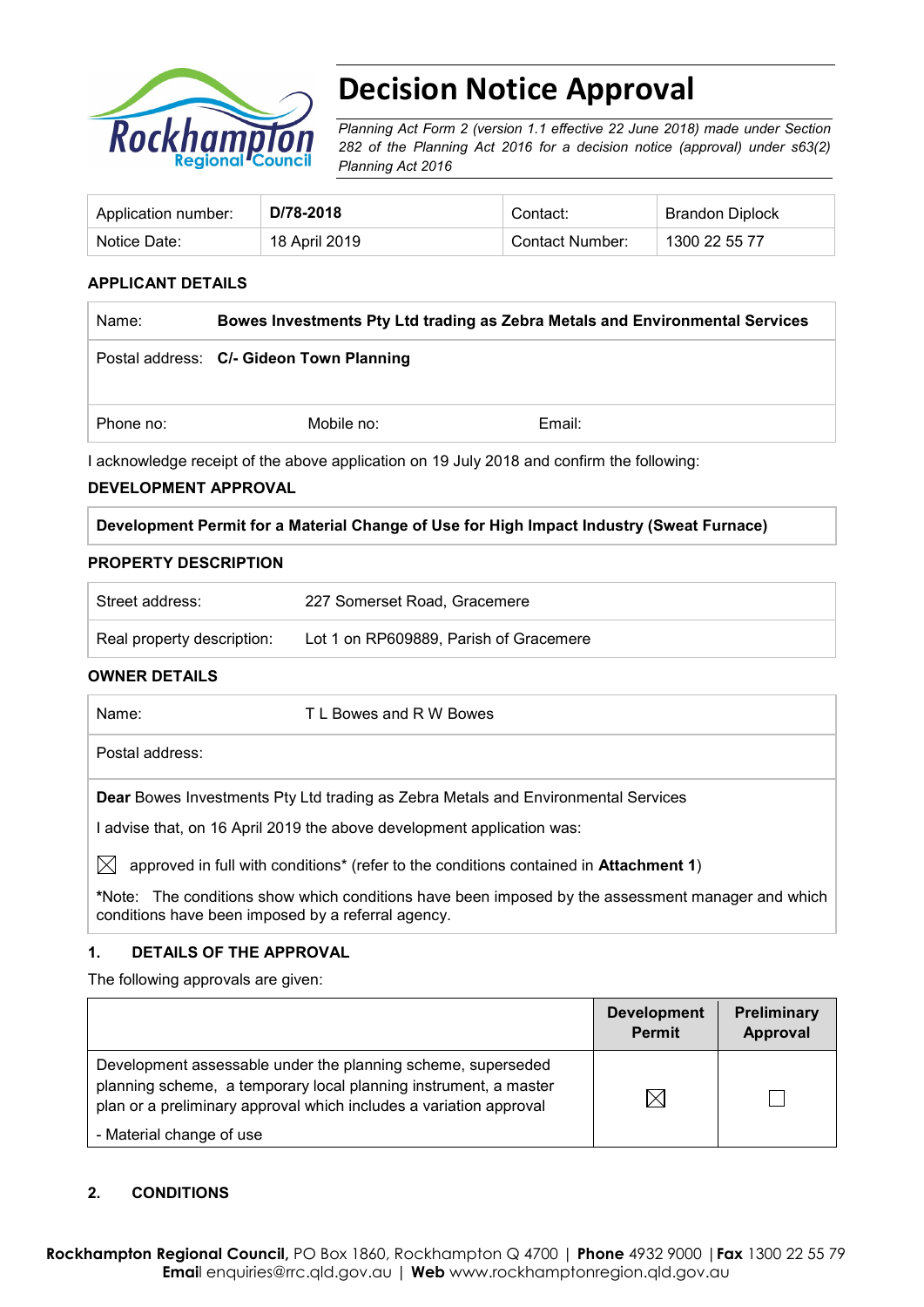This approval is subject to the conditions in Attachment 1.

#### **3. FURTHER DEVELOPMENT PERMITS REQUIRED**

Please be advised that the following development permits are required to be obtained before the development can be carried out:

| Type of development permit required | Subject of the required development permit |
|-------------------------------------|--------------------------------------------|
| Building Works                      |                                            |
| Plumbing and Drainage Works         |                                            |

#### **4. SUBMISSIONS**

There were 3 properly made submissions received from the following submitter(s);

| Name of principal submitter                         | <b>Residential or business address</b> | Electronic address (if provided) |
|-----------------------------------------------------|----------------------------------------|----------------------------------|
| Russell Williams                                    |                                        |                                  |
| Jean Palm C/- South<br>2.<br><b>Geldard Lawyers</b> |                                        |                                  |
| Kathryn Williams<br>З.                              |                                        |                                  |

#### **5. REFERRAL AGENCIES**

The following Referral Agencies were activated by this application.

| For an application involving                                                                                                                                                                           | Name of<br>agency                            | <b>Status</b> | <b>Address</b>                                                              |
|--------------------------------------------------------------------------------------------------------------------------------------------------------------------------------------------------------|----------------------------------------------|---------------|-----------------------------------------------------------------------------|
| <b>STATE TRANSPORT INFRASTRUCTURE (Generally)</b>                                                                                                                                                      |                                              |               |                                                                             |
| Schedule 10, Part 9, Division 4, Subdivision 1, Table 1 - Aspect of development stated in schedule 20                                                                                                  |                                              |               |                                                                             |
| Development application for an aspect of<br>development stated in schedule 20 that is<br>assessable development under a local<br>categorising instrument or section 21, if-                            | Department of<br>Transport and<br>Main Roads | Concurrence   | Department of State<br>Development,<br>Manufacturing,<br>Infrastructure and |
| (a) the development is for a purpose stated<br>in schedule 20, column 1 for the aspect; and                                                                                                            |                                              |               | Planning                                                                    |
| (b) the development meets or exceeds the<br>threshold-                                                                                                                                                 |                                              |               | Online:<br>www.dilgp.qld.gov.au/                                            |
| (i) for development in local government area<br>1-stated in schedule 20, column 2 for the<br>purpose; or                                                                                               |                                              |               | MyDAS2                                                                      |
| (ii) for development in local government area                                                                                                                                                          |                                              |               | Postal:                                                                     |
| 2-stated in schedule 20, column 3 for the<br>purpose; and                                                                                                                                              |                                              |               | <b>PO Box 113</b>                                                           |
| (c) for development in local government<br>area 1—the development is not for an<br>accommodation activity or an office at<br>premises wholly or partly in the excluded<br>area                         |                                              |               | Rockhampton Qld<br>4700                                                     |
| However, if the development is for a<br>combination of purposes stated in the same<br>item of schedule 20, the threshold is for the<br>combination of purposes and not for each<br>individual purpose. |                                              |               |                                                                             |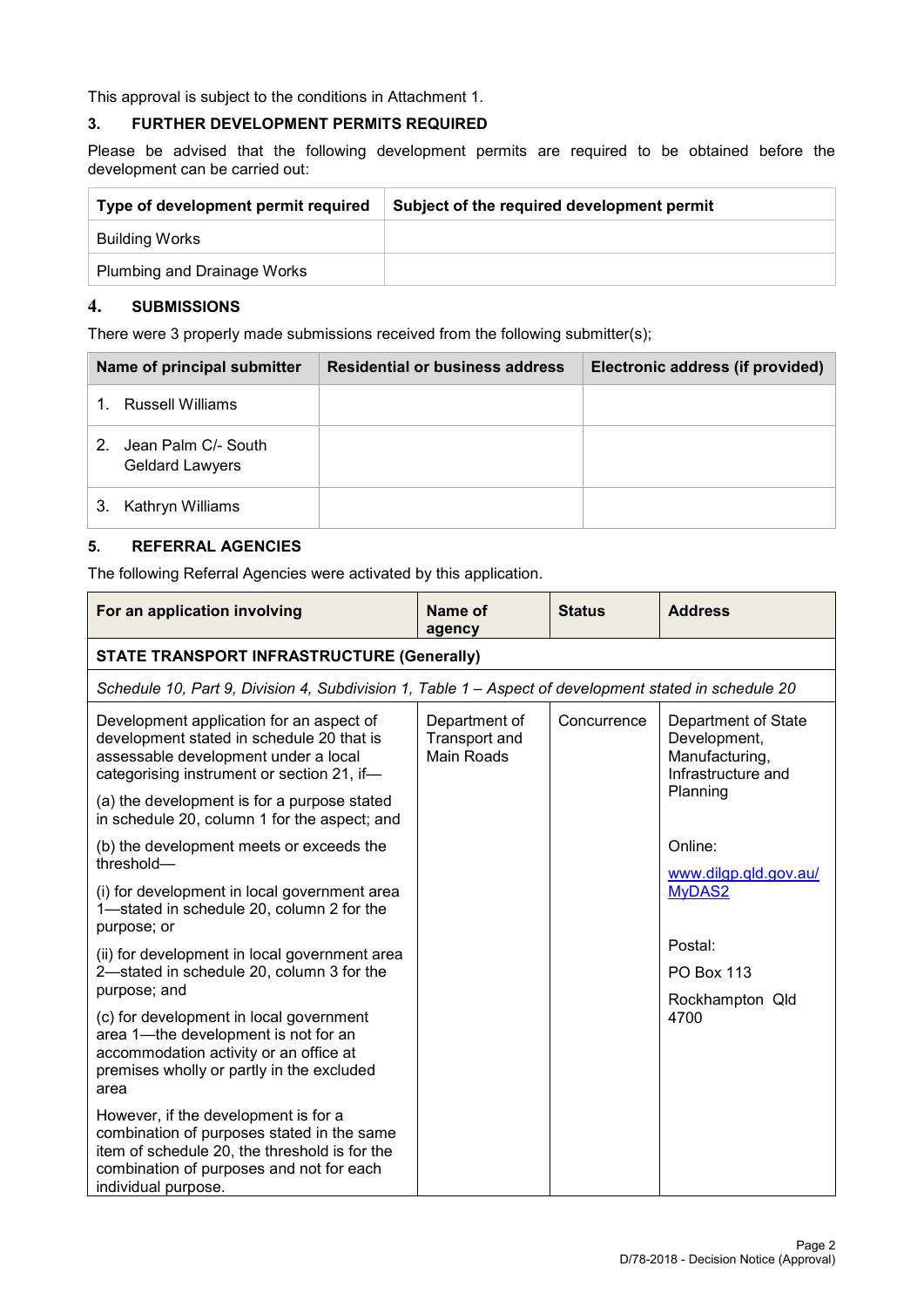#### **6. THE APPROVED PLANS**

**The approved development must be completed and maintained generally in accordance with the approved drawings and documents:**

| <b>Plan/Document Name</b>   | <b>Plan/Document Reference</b>        | Dated        |
|-----------------------------|---------------------------------------|--------------|
| Location Plan               | SK-001, Rev 4                         | 4 April 2019 |
| Floor Plan                  | SK-002, Rev 4                         | 4 April 2019 |
| <b>Environmental Report</b> | <b>Steer Environmental Consulting</b> | 13 June 2018 |

#### **7. CURRENCY PERIOD FOR THE APPROVAL (s.85 of the** *Planning Act***)**

The standard currency periods stated in section 85 of *Planning Act 2016* apply to each aspect of development in this approval, if not stated in the conditions of approval attached.

#### **8. STATEMENT OF REASONS**

| <b>Description of the</b><br>development | The proposed development is for a Material Change of Use - High Impact<br>Industry (Sweat Furnace)                                                                                                                                                                                                                                                              |
|------------------------------------------|-----------------------------------------------------------------------------------------------------------------------------------------------------------------------------------------------------------------------------------------------------------------------------------------------------------------------------------------------------------------|
| <b>Reasons for Decision</b>              | The proposal is considered a minor expansion of an existing industrial<br>a)<br>use in line with industry changes and demand;                                                                                                                                                                                                                                   |
|                                          | The proposal has taken into consideration surrounding sensitive<br>b)<br>receptors by ensuring that operations maintain safety to people and<br>avoid significant adverse impacts on the natural environment;                                                                                                                                                   |
|                                          | The proposed use does not compromise the strategic framework in the<br>C)<br>Rockhampton Region Planning Scheme 2015;                                                                                                                                                                                                                                           |
|                                          | Assessment of the development against the relevant zone purpose,<br>d)<br>planning scheme codes and planning scheme policies demonstrates<br>that the proposed development will not cause significant adverse<br>impacts on the surrounding natural environment, built environment and<br>infrastructure, community facilities, or local character and amenity; |
|                                          | The proposed development does not compromise the relevant State<br>e)<br>Planning Policy; and                                                                                                                                                                                                                                                                   |
|                                          | On balance, the application should be approved because the<br>f)<br>circumstances favour Council exercising its discretion to approve the<br>application even though the development does not comply with an<br>aspect of the assessment benchmarks.                                                                                                            |
| <b>Assessment</b><br><b>Benchmarks</b>   | The proposed development was assessed against the following assessment<br>benchmarks:                                                                                                                                                                                                                                                                           |
|                                          | Medium Impact Industry Zone;                                                                                                                                                                                                                                                                                                                                    |
|                                          | Access, Parking and Mobility Code;                                                                                                                                                                                                                                                                                                                              |
|                                          | Landscape Code;<br>$\bullet$                                                                                                                                                                                                                                                                                                                                    |
|                                          | Stormwater Management Code;<br>$\bullet$                                                                                                                                                                                                                                                                                                                        |
|                                          | Waste Management Code; and                                                                                                                                                                                                                                                                                                                                      |
|                                          | Water and Sewer Code.                                                                                                                                                                                                                                                                                                                                           |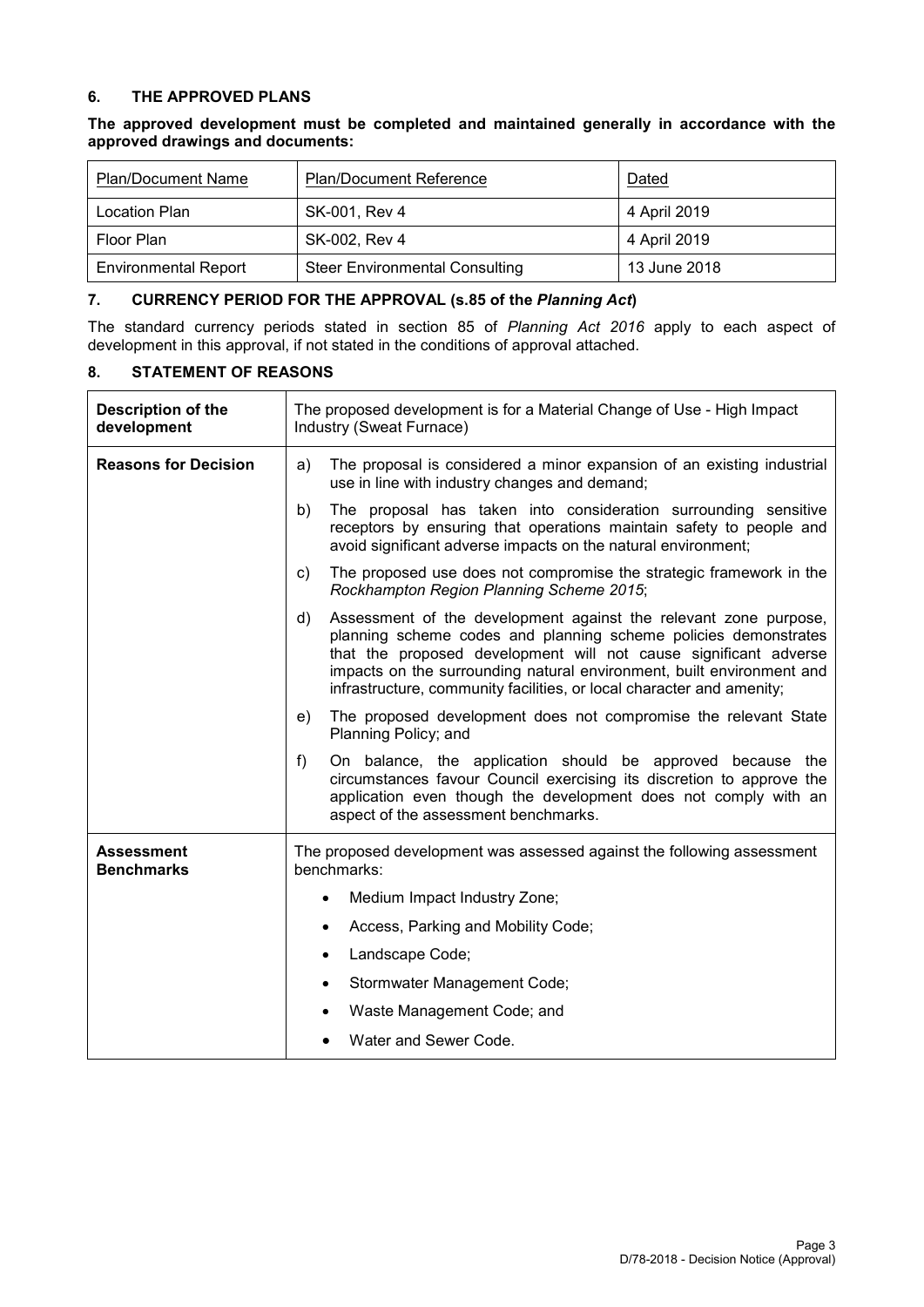| <b>Compliance with</b><br>assessment<br>benchmarks | The development was assessed against all of the assessment benchmarks<br>listed above and complies with all of these with the exception(s) listed below. |                                                                                                                                                                                                                                                                                                                                                                                                                                                                                                                                                                                                                              |  |
|----------------------------------------------------|----------------------------------------------------------------------------------------------------------------------------------------------------------|------------------------------------------------------------------------------------------------------------------------------------------------------------------------------------------------------------------------------------------------------------------------------------------------------------------------------------------------------------------------------------------------------------------------------------------------------------------------------------------------------------------------------------------------------------------------------------------------------------------------------|--|
|                                                    | <b>Assessment</b><br><b>Benchmark</b>                                                                                                                    | Reasons for the approval despite non-<br>compliance with benchmark                                                                                                                                                                                                                                                                                                                                                                                                                                                                                                                                                           |  |
|                                                    | Medium Impact Industry<br>Zone Code                                                                                                                      | The application is considered an expansion of an<br>existing industrial use and is not considered to<br>worsen the impacts on surrounding sensitive<br>uses. The proposed sweat furnace will be located<br>within the bounds of the subject site and located<br>within a purpose built shed. In addition, the<br>applicant has proposed a three (3) metre<br>landscape buffer to screen the proposed<br>development from surrounding sensitive uses.<br>Further, the application was subject to an<br>Environmental Report and an Environmental<br>Authority<br>which<br>have<br>addressed<br>any<br>environmental concerns. |  |
| <b>Matters raised in</b>                           | <b>Issue</b>                                                                                                                                             | How matter was dealt with                                                                                                                                                                                                                                                                                                                                                                                                                                                                                                                                                                                                    |  |
| submissions                                        | Health, safety and<br>well-being of the<br>community                                                                                                     | The application has appropriately addressed the<br>impacts of the proposed development on the<br>health, safety and well-being of the community<br>and will ensure the proposal will not create<br>additional adverse impacts on sensitive receptors.<br>The proposal was subject to an Environmental<br>Authority assessed and approved<br>by the<br>Department of Environment and Science (DES)<br>subject to reasonable and relevant conditions that<br>will ensure the proposal does not cause adverse<br>impacts to nearby sensitive receptors.                                                                         |  |
|                                                    | <b>Screening from</b><br>sensitive receptors                                                                                                             | The applicant has proposed a 3m vegetated<br>buffer in the south-eastern corner of the site to<br>ensure the proposal is appropriately screened<br>from sensitive receptors.                                                                                                                                                                                                                                                                                                                                                                                                                                                 |  |
|                                                    | <b>Car Parking</b>                                                                                                                                       | The applicant has proposed an additional five (5)<br>car parking spaces towards the rear of the site<br>and in close proximity to the proposed building.                                                                                                                                                                                                                                                                                                                                                                                                                                                                     |  |
|                                                    | Noise and odour<br>pollution                                                                                                                             | The application was subject to an Environmental<br>Report and an Environmental Authority which has<br>subsequently been assessed and approved by the<br>Department of Environment and Science (DES)<br>subject to reasonable and relevant conditions.<br>Council is satisfied that noise and odour pollution<br>has been appropriately addressed to ensure no<br>impacts<br>adverse<br>on<br>surrounding<br>sensitive<br>receptors.                                                                                                                                                                                          |  |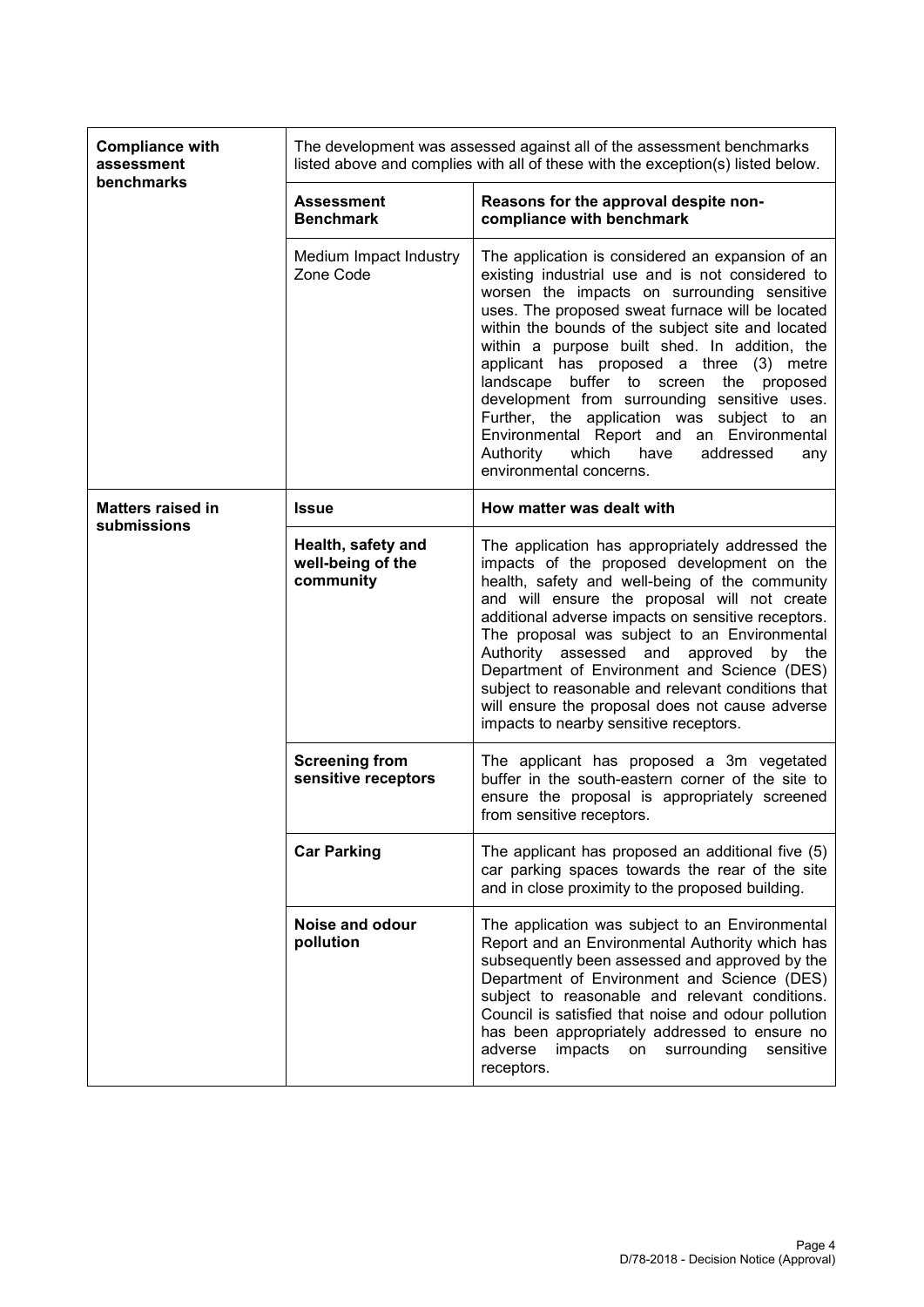|                                            | Contamination                       | The application was subject to an Environmental<br>Report and an Environmental Authority which has<br>subsequently been assessed and approved by the<br>Department of Environment and Science (DES)<br>subject to reasonable and relevant conditions.<br>Council is satisfied that contamination from<br>particulates has been appropriately addressed to<br>ensure no adverse impacts on surrounding<br>sensitive receptors. |  |
|--------------------------------------------|-------------------------------------|-------------------------------------------------------------------------------------------------------------------------------------------------------------------------------------------------------------------------------------------------------------------------------------------------------------------------------------------------------------------------------------------------------------------------------|--|
|                                            | Disclosure of<br><b>Information</b> | The applicant has undertaken the statutory period<br>of public notification in accordance with section 53<br>of the Planning Act 2016. Outside of the<br>requirements of public notification, the applicant is<br>not required to advise additional stakeholders.                                                                                                                                                             |  |
| <b>Matters prescribed by</b><br>regulation | application.                        | The State Planning Policy - Part E;<br>The Central Queensland Regional Plan;<br>The Rockhampton Region Planning Scheme 2015;<br>Surrounding use of adjacent premises in terms of commensurate and<br>consistent development form; and<br>The common material, being the material submitted with the                                                                                                                           |  |

#### **9. APPEAL RIGHTS**

The rights of an applicant to appeal to a tribunal or the Planning and Environment Court against a decision about a development application are set out in chapter 6, part 1 of the *Planning Act 2016*. There may also be a right to make an application for a declaration by a tribunal (see chapter 6, part 2 of the *Planning Act 2016).*

#### *Appeal by an applicant*

An applicant for a development application may appeal to the Planning and Environment Court against the following:

- the refusal of all or part of the development application
- a provision of the development approval
- the decision to give a preliminary approval when a development permit was applied for
- a deemed refusal of the development application.

An applicant may also have a right to appeal to the Development tribunal. For more information, see schedule 1 of the *Planning Act 2016*.

#### *Appeal by an eligible submitter*

An eligible submitter for a development application may appeal to the Planning and Environment Court against the decision to approve the application, to the extent the decision relates to:

- any part of the development application that required impact assessment
- a variation request.

The timeframes for starting an appeal in the Planning and Environment Court are set out in section 229 of the *Planning Act 2016*.

**Attachment 2** is an extract from the *Planning Act 2016* that sets out the applicant's appeal rights and the appeal rights of a submitter.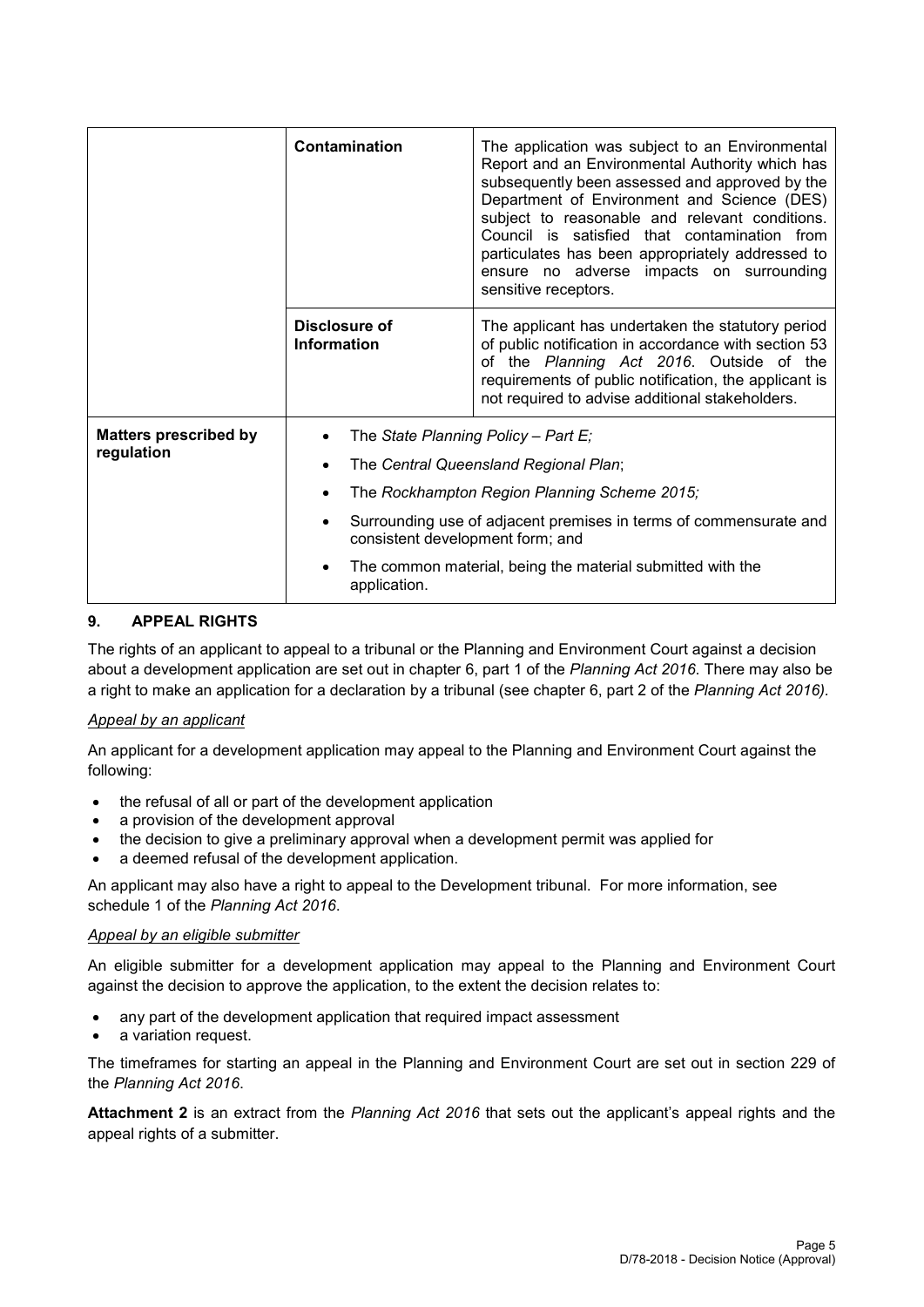#### **10. WHEN THE DEVELOPMENT APPROVAL TAKES EFFECT**

This development approval takes effect:

- From the time the decision notice is given – if there is no submitter and the applicant does not appeal the decision to the court.

Or

- When the submitter's appeal period ends – if there is a submitter and the applicant does not appeal the decision to the court.

Or

Subject to the decision of the court, when the appeal is finally decided  $-$  if an appeal is made to the court.

#### **11. ASSESSMENT MANAGER**

| Name: | Tarnya Fitzgibbon<br><b>COORDINATOR</b> | Signature: | Date: | 18 April 2019 |
|-------|-----------------------------------------|------------|-------|---------------|
|       | DEVELOPMENT ASSESSMENT                  |            |       |               |

C/C Department of State Development, Manufacturing, Infrastructure and Planning - [RockhamptonSARA@dsdmip.qld.gov.au](mailto:RockhamptonSARA@dsdmip.qld.gov.au)

#### **Attachment 1 – Conditions of the approval**

*Part 1* **–** *Conditions imposed by the assessment manager [Note: where a condition is imposed about infrastructure under Chapter 4 of the Planning Act 2016, the relevant provision of the Act under which this condition was imposed must be specified.]*

#### *Part 2 – Conditions required by the referral agency response*

#### **Attachment 2—Extract on appeal rights**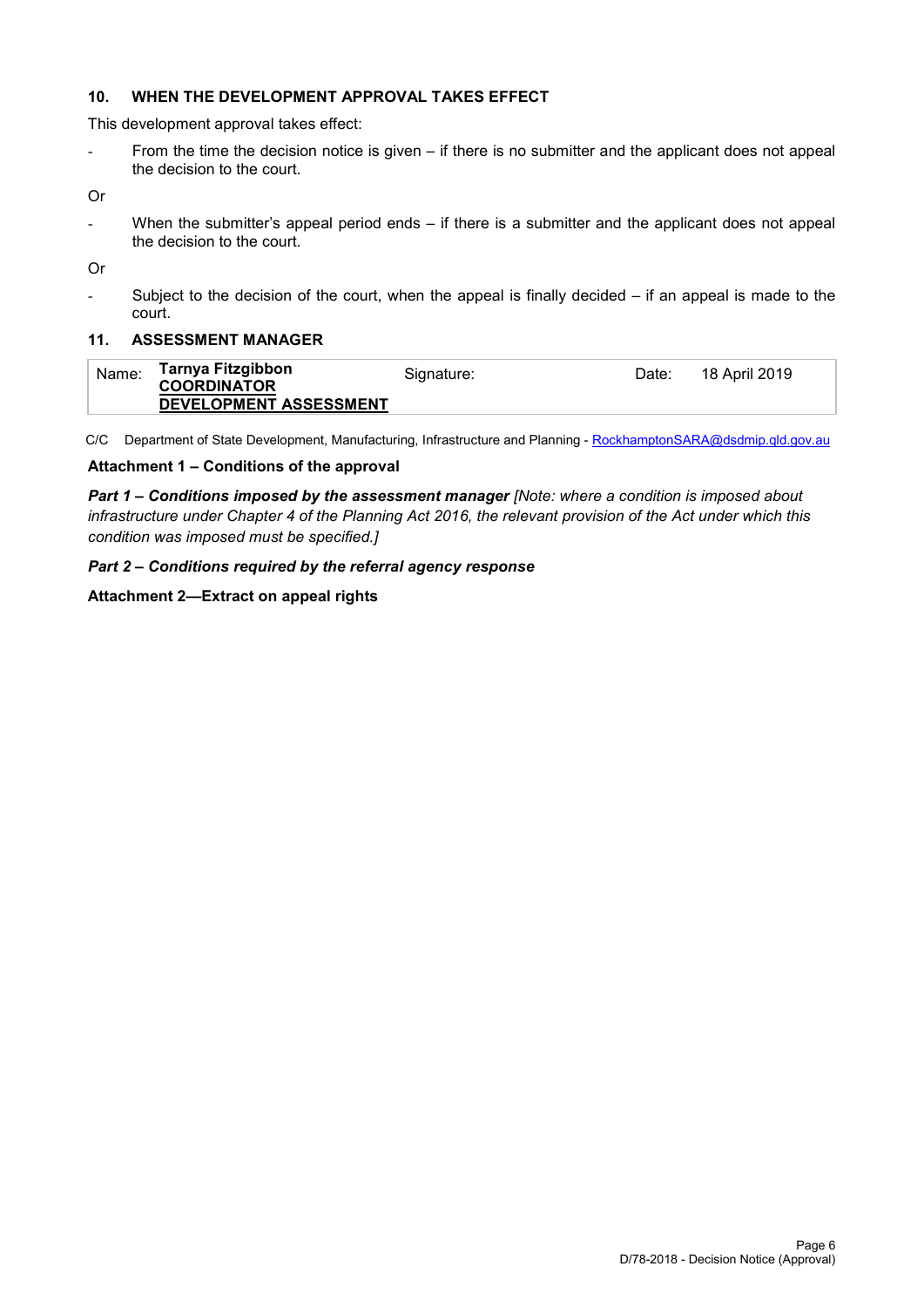

## **Attachment 1 – Part 1 Rockhampton Regional Council Conditions**

*Planning Act 2016*

## **ADMINISTRATION**

- 1.1 The Developer and his employee, agent, contractor or invitee is responsible for ensuring compliance with the conditions of this development approval.
- 1.2 Where these Conditions refer to "Council" in relation to requiring Council to approve or to be satisfied as to any matter, or conferring on the Council a function, power or discretion, that role may be fulfilled in whole or in part by a delegate appointed for that purpose by the Council.
- 1.3 All conditions, works, or requirements of this development approval must be undertaken, completed, and be accompanied by a Compliance Certificate for any operational works required by this development approval:
	- 1.3.1 to Council's satisfaction;
	- 1.3.2 at no cost to Council; and
	- 1.3.3 prior to the commencement of the use,

unless otherwise stated.

- 1.4 Infrastructure requirements of this development approval must be contributed to the relevant authorities, where applicable, at no cost to Council, prior to the commencement of the use, unless otherwise stated.
- 1.5 The following further Development Permits must be obtained prior to the commencement of any works associated with their purposes:
	- 1.5.1 Plumbing and Drainage Works (if required); and
	- 1.5.2 Building Works.
- 1.6 All Development Permits for Plumbing and Drainage Works must be obtained prior to the issue of a Development Permit for Building Works, if required.
- 1.7 All works must be designed, constructed and maintained in accordance with the relevant Council policies, guidelines and standards, unless otherwise stated.
- 1.8 All engineering drawings/specifications, design and construction works must be in accordance with the requirements of the relevant *Australian Standards* and must be approved, supervised and certified by a Registered Professional Engineer of Queensland.
- 2.0 APPROVED PLANS AND DOCUMENTS
- 2.1 The approved development must be completed and maintained generally in accordance with the approved plans and documents, except where amended by any condition of this development approval:

| <b>Plan/Document Name</b>   | <b>Plan/Document Reference</b>        | Dated        |
|-----------------------------|---------------------------------------|--------------|
| <b>Location Plan</b>        | SK-001, Rev 4                         | 4 April 2019 |
| Floor Plan                  | SK-002, Rev 4                         | 4 April 2019 |
| <b>Environmental Report</b> | <b>Steer Environmental Consulting</b> | 13 June 2018 |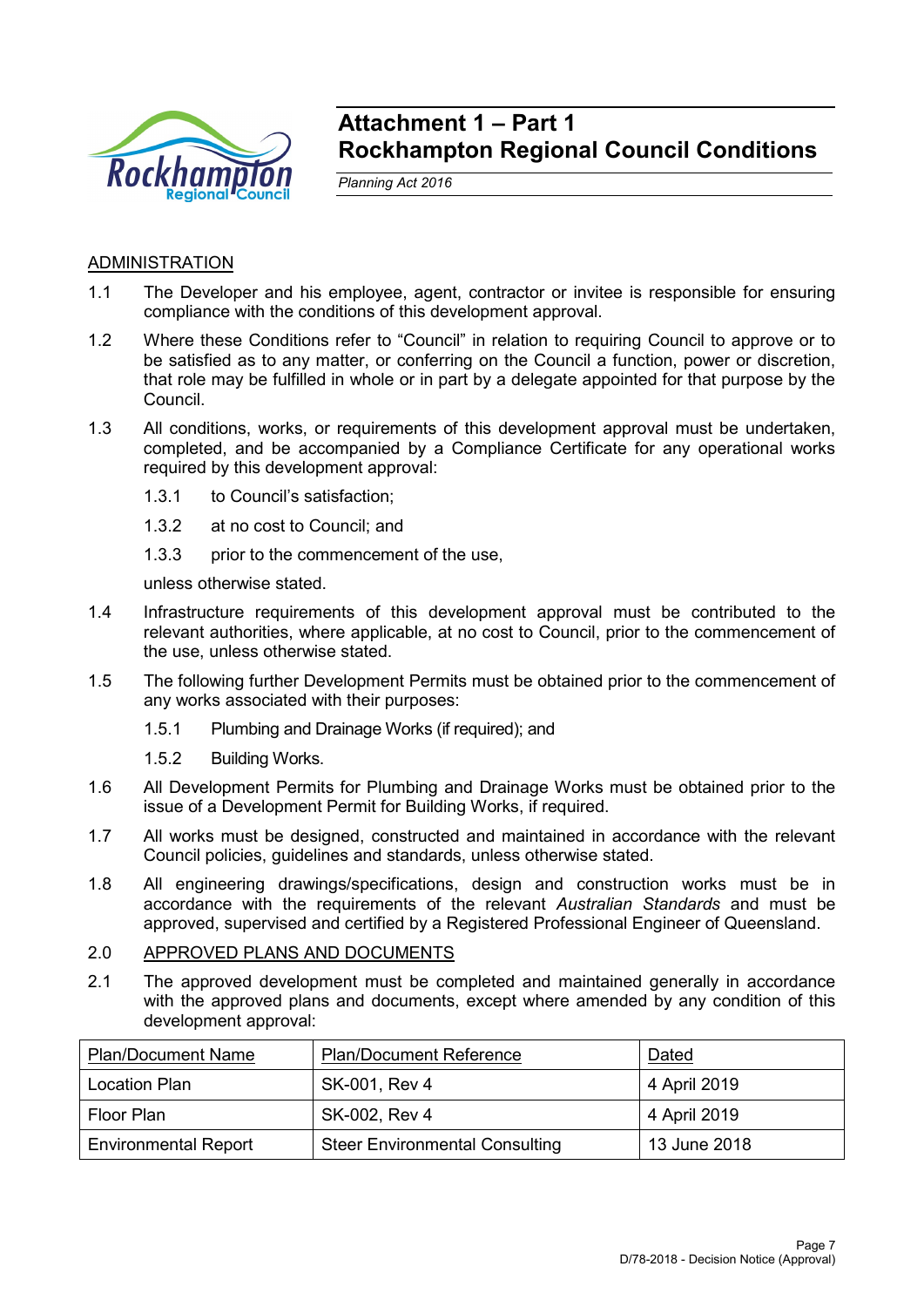- 2.2 Where there is any conflict between the conditions of this development approval and the details shown on the approved plans and documents, the conditions of this development approval must prevail.
- 2.3 Where conditions require the above plans or documents to be amended, the revised document(s) must be submitted for approval by Council prior to the submission of an application for a Development Permit for Operational Works/Building Works.

#### 3.0 ACCESS AND PARKING WORKS

3.1 All access, parking and vehicle manoeuvring areas must be constructed and surface treated in accordance with the approved site plan (refer to condition 2.1). All surface treatments must be constructed, operated and maintained in a manner so that there is no significant impact on the amenity of adjoining premises or the surrounding area being caused due to the emission of dust or resulting in sediment laden water.

NOTE: Should genuine complaints about dust be received, the access, parking and vehicle manoeuvring area may be requested to be sealed to Council's satisfaction.

#### 4.0 PLUMBING AND DRAINAGE WORKS

- 4.1 Any alteration, disconnection or relocation of internal plumbing and sanitary drainage works associated with the existing building must be in accordance with regulated work under the *Plumbing and Drainage Act 2002* and Council's Plumbing and Drainage Policies.
- 4.2 On-site water supply for domestic and fire fighting purposes must be provided and may include the provision of a bore, dams, water storage tanks or a combination of each.
- 4.3 Adequate domestic and fire fighting protection must be provided to the development, and must be certified by a hydraulic engineer or other suitably qualified person.
- 4.4 On-site sewerage treatment and disposal must be provided in accordance with the *Queensland Plumbing and Wastewater Code* and Council's Plumbing and Drainage Policies.

#### 5.0 STORMWATER WORKS

5.1 All stormwater must drain to a demonstrated lawful point of discharge and must not adversely affect surrounding land or infrastructure in comparison to the pre-development conditions, including but not limited to blocking, altering or diverting existing stormwater runoff patterns or having the potential to cause damage to other infrastructure.

#### 6.0 ROOF AND ALLOTMENT DRAINAGE WORKS

- 6.1 All roof and allotment drainage works must be designed and constructed in accordance with the approved plans (refer to condition 2.1), *Queensland Urban Drainage Manual*, *Capricorn Municipal Development Guidelines*, and sound engineering practice.
- 6.2 All roof and allotment runoff from the development must be directed to a lawful point of discharge and must not restrict, impair or change the natural flow of runoff water or cause a nuisance to surrounding land or infrastructure.

#### 7.0 SITE WORKS

- 7.1 All earthworks must be undertaken in accordance with *Australian Standard AS3798 "Guidelines on earthworks for commercial and residential developments".*
- 7.2 Site works must be constructed such that they do not, at any time, in any way restrict, impair or change the natural flow of runoff water, or cause a nuisance or worsening to surrounding land or infrastructure.

#### 8.0 LANDSCAPING WORKS.

8.1 All landscaping must be established generally in accordance with the approved plans (refer to condition 2.1). The landscaping must be constructed and/or established prior to the commencement of the use and the landscape areas must predominantly contain plant species that have low water dependency. All landscaping must be of a mature age and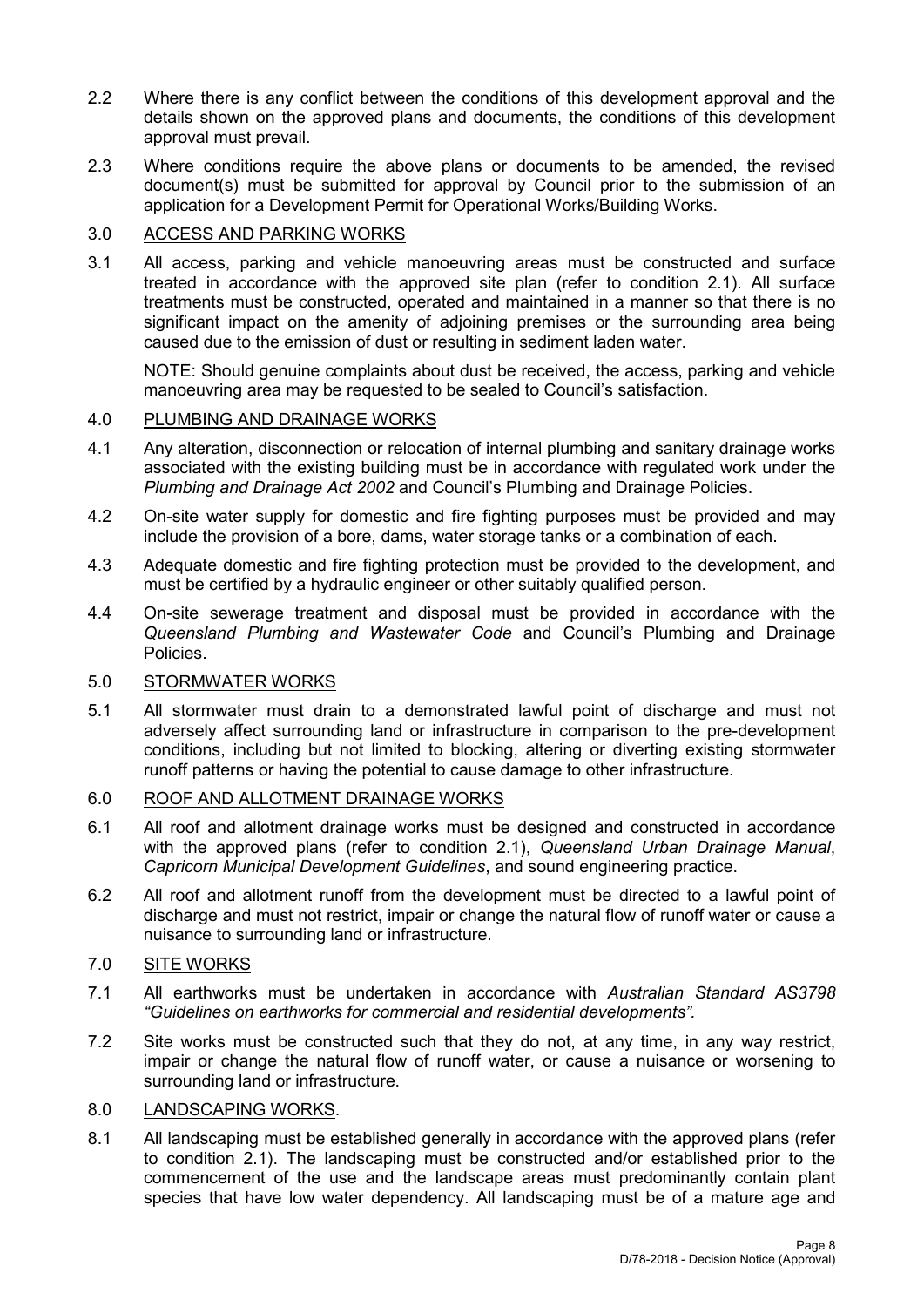height to ensure the development is appropriately screened prior to commencement of the use.

- 8.2 Large trees must not be planted within one (1) metre of the centreline of any sewerage and/or water infrastructure; small shrubs and groundcover are acceptable.
- 8.3 The landscaped areas must be subject to:
	- 8.3.1 a watering and maintenance plan during the establishment moment; and
	- 8.3.2 an ongoing maintenance and replanting programme.

### 9.0 ELECTRICITY

- 9.1 Electricity services must be provided to the development in accordance with the standards and requirements of the relevant service provider.
- 9.2 A *Certificate of Electricity Supply* from the relevant service provider must be provided to Council, prior to the commencement of the use.

Note: The applicant can enter into a *Negotiated Connection Establishment Contract* with the Supplier for the provisioning of electrical services and/or street lighting. Provided the Applicant has undertaken all the conditions of the contract, including providing performance security, the Supplier will issue *a Certificate of Electricity Supply*.

#### 10.0 TELECOMMUNICATIONS

10.1 Telecommunications services must be provided to the development in accordance with the standards and requirements of the relevant service provider. Unless otherwise stipulated by telecommunications legislation at the time of installation, this includes all necessary pits and pipes, and conduits that provide a connection to the telecommunications network.

Note: The Telecommunications Act 1997 (Commonwealth) specifies where the deployment of optical fibre and the installation of fibre-ready facilities is required.

10.2 Evidence of acceptance of the works from the relevant service provider must be provided to Council, prior to the commencement of the use.

Note: This will be a letter from either:

**NBN** *a 'Certificate of Practical Completion*";

**Telstra** a "*Telecommunications Agreement/Provisioning Letter*"; or

**A Licenced Carrier** under the Telecommunications Act 1997 - *signed documentation from a Registered Professional Engineer of Queensland - electrical enginee*r.

## 11.0 ASSET MANAGEMENT

- 11.1 Any alteration necessary to electricity, telephone, water mains, sewerage mains, and/or public utility installations resulting from the development or in connection with the development, must be undertaken and completed at no cost to Council.
- 11.2 Any damage to existing stormwater, water supply and sewerage infrastructure, kerb and channel, pathway or roadway (including removal of concrete slurry from public land and Council infrastructure), that occurs while any works are being carried out in association with this development approval must be repaired at full cost to the developer. This includes the reinstatement of any existing traffic signs or pavement markings that may have been removed or damaged.
- 11.3 'As Constructed' information pertaining to assets to be handed over to Council and those which may have an impact on Council's existing and future assets must be provided prior to the commencement of the use. This information must be provided in accordance with the *Asset Design and As Constructed Manual (ADAC).*

## 12.0 ENVIRONMENTAL HEALTH

12.1 Any lighting devices associated with the development, such as sensory lighting, must be positioned on the development site and shielded so as not to cause glare or other nuisance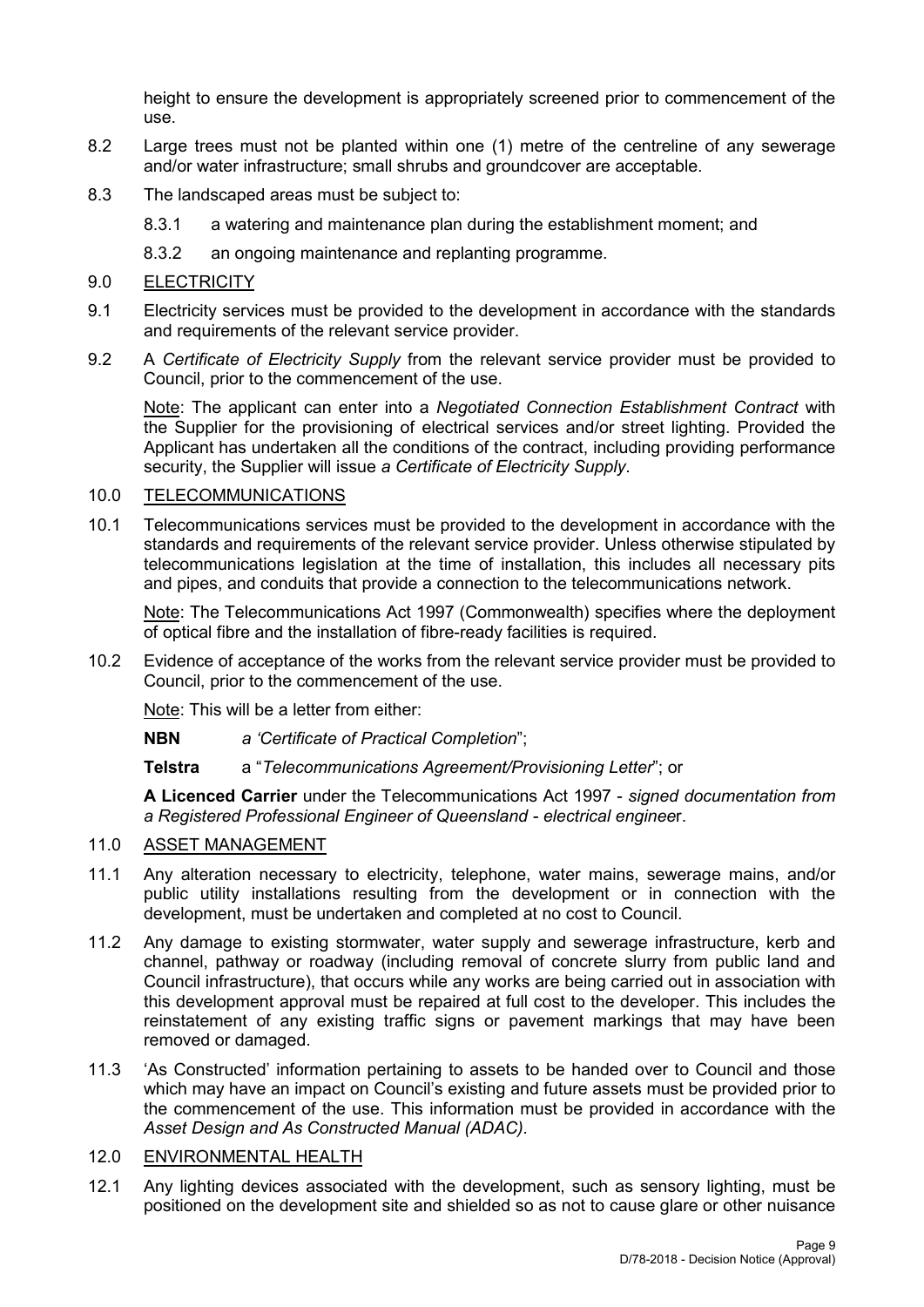to nearby residents and motorists. Night lighting must be designed, constructed and operated in accordance with *Australian Standard AS4282 "Control of the obtrusive effects of outdoor lighting"*.

- 12.2 Noise emitted from the activity must not cause an environmental nuisance.
- 12.3 Operations on the site must have no significant impact on the amenity of adjoining premises or the surrounding area due to the emission of light, noise, odour or dust.

#### 13.0 OPERATING PROCEDURES

- 13.1 All construction materials, waste, waste skips, machinery and contractors' vehicles must be located and stored or parked within the development site. Storage of materials or parking of construction machinery or contractors' vehicles must not occur within Somerset Road.
- 13.2 The hours of operations must be limited to:
	- (i) 0630 hours to 1830 hours on Monday to Saturday, and
	- (ii) no operations on Sunday or Public Holidays.
- 13.3 All surface treatments must be operated and maintained in a manner so that there is no significant impact on the amenity of adjoining premises or the surrounding area being caused due to the emission of dust or resulting in sediment laden water.

Note: If the amenity impacts cannot be mitigated, the area must be sealed to Council's satisfaction.

- 13.4 All waste must be stored within a waste storage area (for example, general waste, recyclable waste, pallets, empty drums etcetera). The owner of the land must ensure that:
	- 13.4.1 the area is kept in a clean and tidy condition;
	- 13.4.2 fences and screens are maintained;
	- 13.4.3 no waste material is stored external to the waste storage area/s;
	- 13.4.4 all wash down of refuse containers takes place in the existing washdown facility;
	- 13.4.5 contaminants/washdown does not discharge into surface water, water courses, drainage lines or onto adjoining properties; and
	- 13.4.6 the area is maintained in accordance with *Environmental Protection Regulation 2008*.

#### 14.0 FENCE

14.1 A 2.1 metre high solid fence (such as colourbond or similar) must be constructed along the entire eastern boundary of the subject site and along the southern boundary as far as the proposed car parks as shown on Location Plan SK-001 Rev 4.

#### ADVISORY NOTES

#### NOTE 1. Aboriginal Cultural Heritage

It is advised that under section 23 of the *Aboriginal Cultural Heritage Act 2003*, a person who carries out an activity must take all reasonable and practicable measures to ensure the activity does not harm Aboriginal cultural heritage (the "cultural heritage duty of care"). Maximum penalties for breaching the duty of care are listed in the Aboriginal cultural heritage legislation. The information on Aboriginal cultural heritage is available on the Department of Aboriginal and Torres Strait Islander and Partnerships website [www.datsip.qld.gov.au.](http://www.datsip.qld.gov.au/)

### NOTE 2. Asbestos Removal

Any demolition and/or removal works involving asbestos materials must be undertaken in accordance with the requirements of the *Work Health and Safety Act 2011* and *Public Health Act 2005*.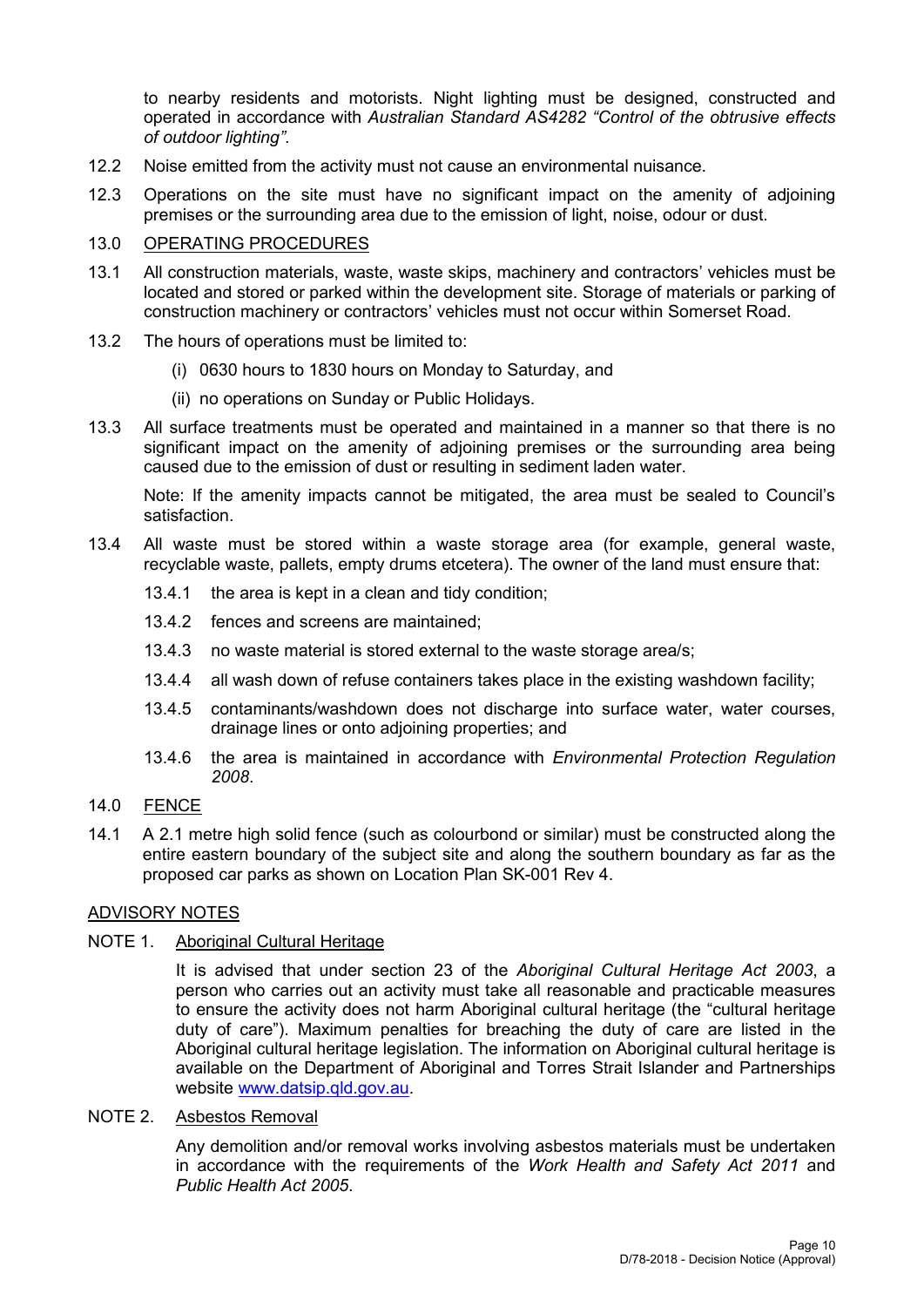### NOTE 3. General Environmental Duty

General environmental duty under the *Environmental Protection Act 1994* prohibits unlawful environmental nuisance caused by noise, aerosols, particles, dust, ash, fumes, light, odour or smoke beyond the boundaries of the development site during all stages of the development including earthworks, construction and operation.

#### NOTE 4. Duty to Notify of Environmental Harm

If a person becomes aware that serious or material environmental harm is caused or threatened by an activity or an associated activity, that person has a duty to notify Rockhampton Regional Council

#### NOTE 5. General Safety Of Public During Construction

The *Work Health and Safety Act 2011* and *Manual of Uniform Traffic Control Devices* must be complied with in carrying out any construction works, and to ensure safe traffic control and safe public access in respect of works being constructed on a road.

#### NOTE 6. Infrastructure Charges Notice

This application is subject to infrastructure charges in accordance with Council policies. The charges are presented on an Infrastructure Charges Notice.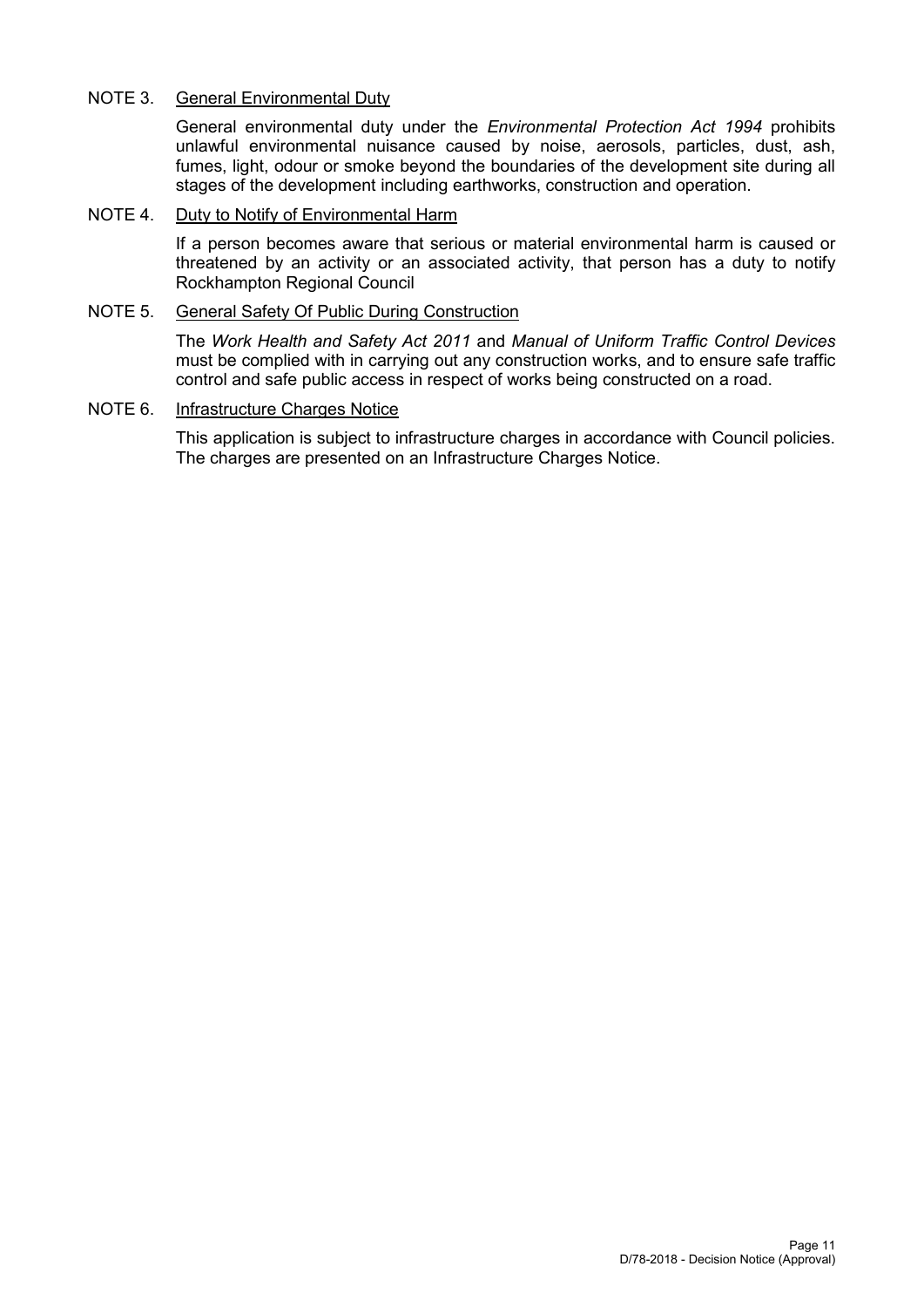

**Attachment 1 – Part 2 Referral Agency Conditions – Department of State Development, Manufacturing, Infrastructure and Planning**

*Planning Act 2016*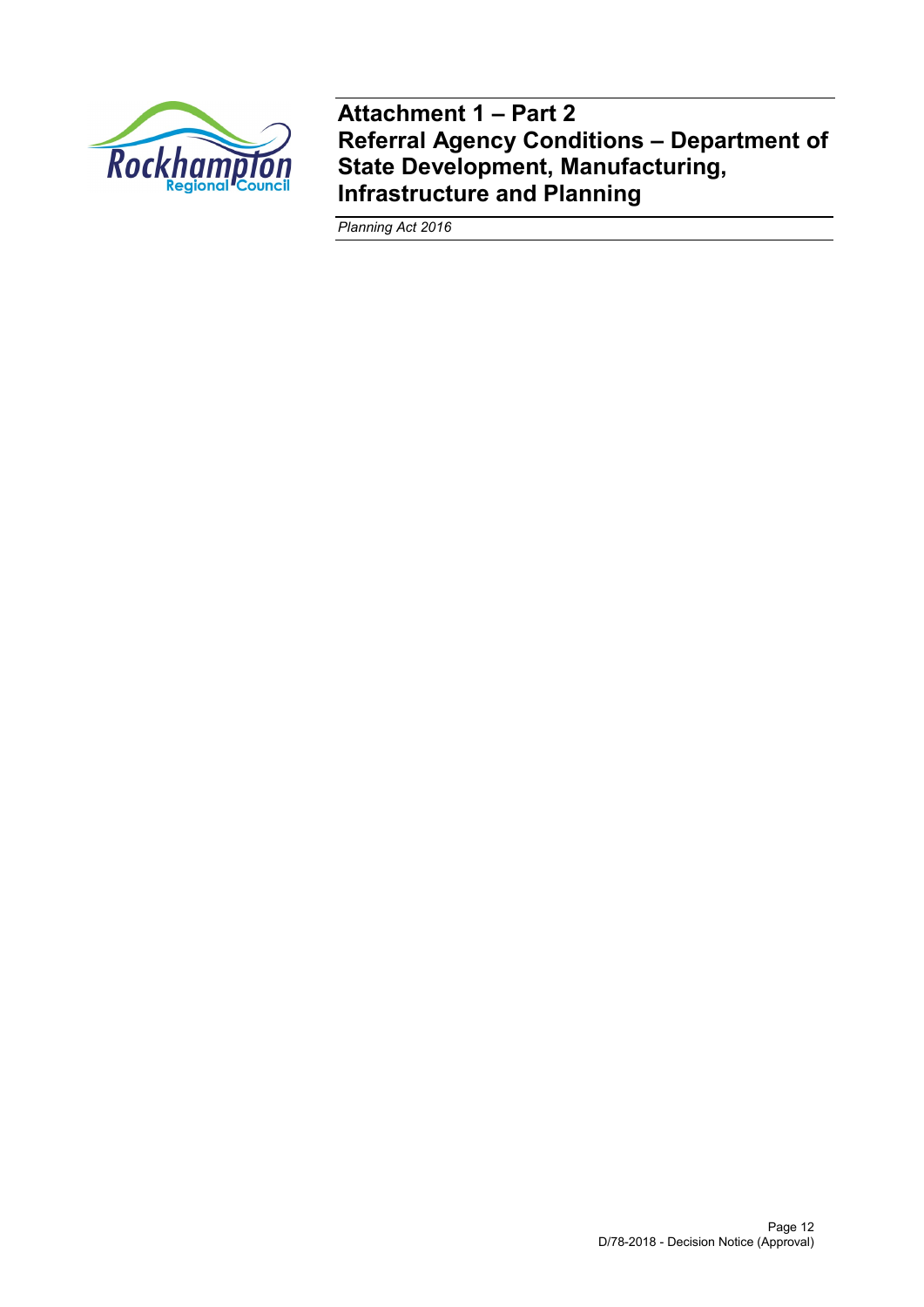

# **Attachment 2 - Appeal Rights**

*PLANNING ACT 2016*

The following is an extract from the *Planning Act 2016 (Chapter 6)*

#### *Appeal rights*

#### *229 Appeals to tribunal or P&E Court*

- (1) Schedule 1 states—
	- (a) matters that may be appealed to— (i)either a tribunal or the P&E Court; or (ii)only a tribunal; or (iii)only the P&E Court; and
	- (b) the person—

(i)who may appeal a matter (the **appellant**); and (ii)who is a respondent in an appeal of the matter; and (iii)who is a co-respondent in an appeal of the matter; and

- (iv)who may elect to be a co-respondent in an appeal of the matter.
- (2) An appellant may start an appeal within the appeal period.
- (3) The **appeal period** is—
	- (a) for an appeal by a building advisory agency—10 business days after a decision notice for the decision is given to the agency or
	- (b) for an appeal against a deemed refusal—at any time after the deemed refusal happens; or
	- (c) for an appeal against a decision of the Minister, under chapter 7, part 4, to register premises or to renew the registration of premises—20 business days after a notice is published under section 269(3)(a) or (4); or
	- (d) for an appeal against an infrastructure charges notice— 20 business days after the infrastructure charges notice is given to the person; or
	- (e) for an appeal about a deemed approval of a development application for which a decision notice has not been given—30 business days after the applicant gives the deemed approval notice to the assessment manager; or
	- (f) for any other appeal—20 business days after a notice of the decision for the matter, including an enforcement notice, is given to the person.

#### Note—

See the P&E Court Act for the court's power to extend the appeal period.

- (4) Each respondent and co-respondent for an appeal may be heard in the appeal.
- (5) If an appeal is only about a referral agency's response, the assessment manager may apply to the tribunal or P&E Court to withdraw from the appeal.
- (6) To remove any doubt, it is declared that an appeal against an infrastructure charges notice must not be about—
	- (a) the adopted charge itself; or
	- (b) for a decision about an offset or refund—
		- (i) the establishment cost of trunk infrastructure identified in a LGIP; or
		- (ii) the cost of infrastructure decided using the method

included in the local government's charges resolution.

- **230 Notice of appeal**
- (1) An appellant starts an appeal by lodging, with the registrar of the tribunal or P&E Court, a notice of appeal that—
	- (a) is in the approved form; and
	- (b) succinctly states the grounds of the appeal.
- (2) The notice of appeal must be accompanied by the required fee.
- (3) The appellant or, for an appeal to a tribunal, the registrar must, within the service period, give a copy of the notice of appeal to—
- (a) the respondent for the appeal; and
- (b) each co-respondent for the appeal; and
- (c) for an appeal about a development application under schedule 1, table 1, item 1—each principal submitter for the development application; and
- (d) for an appeal about a change application under schedule 1, table 1, item 2—each principal submitter for the change application; and
- (e) each person who may elect to become a co-respondent for the appeal, other than an eligible submitter who is not a principal submitter in an appeal under paragraph (c) or (d); and
- (f) for an appeal to the P&E Court—the chief executive; and
- (g) for an appeal to a tribunal under another Act—any other person who the registrar considers appropriate.
- (4) The **service period** is—
	- (a) if a submitter or advice agency started the appeal in the P&E Court—2 business days after the appeal is started; or
	- (b) otherwise—10 business days after the appeal is started.
- (5) A notice of appeal given to a person who may elect to be a co-respondent must state the effect of subsection
- (6) A person elects to be a co-respondent by filing a notice of election, in the approved form, within 10 business days after the notice of appeal is given to the person*.*
- **231 Other appeals**
- (1) Subject to this chapter, schedule 1 and the P&E Court Act, unless the Supreme Court decides a decision or other matter under this Act is affected by jurisdictional error, the decision or matter is non-appealable.
- (2) The Judicial Review Act 1991, part 5 applies to the decision or matter to the extent it is affected by jurisdictional error.
- (3) A person who, but for subsection (1) could have made an application under the Judicial Review Act 1991 in relation to the decision or matter, may apply under part 4 of that Act for a statement of reasons in relation to the decision or matter.
- (4) In this section— **decision** includes—
	- (a) conduct engaged in for the purpose of making a decision; and
	- (b) other conduct that relates to the making of a decision; and
	- (c) the making of a decision or the failure to make a decision; and
	- (d) a purported decision; and
	- (e) a deemed refusal.
- **non-appealable**, for a decision or matter, means the decision or matter—
	- (a) is final and conclusive; and
	- (b) may not be challenged, appealed against, reviewed, quashed, set aside or called into question in any other way under the Judicial Review Act 1991 or otherwise, whether by the Supreme Court, another court, a tribunal or another entity; and
	- (c) is not subject to any declaratory, injunctive or other order of the Supreme Court, another court, a tribunal or another entity on any ground.

#### **232 Rules of the P&E Court**

- (1) A person who is appealing to the P&E Court must comply with the rules of the court that apply to the appeal.
- (2) However, the P&E Court may hear and decide an appeal even if the person has not complied with rules of the P&E Court.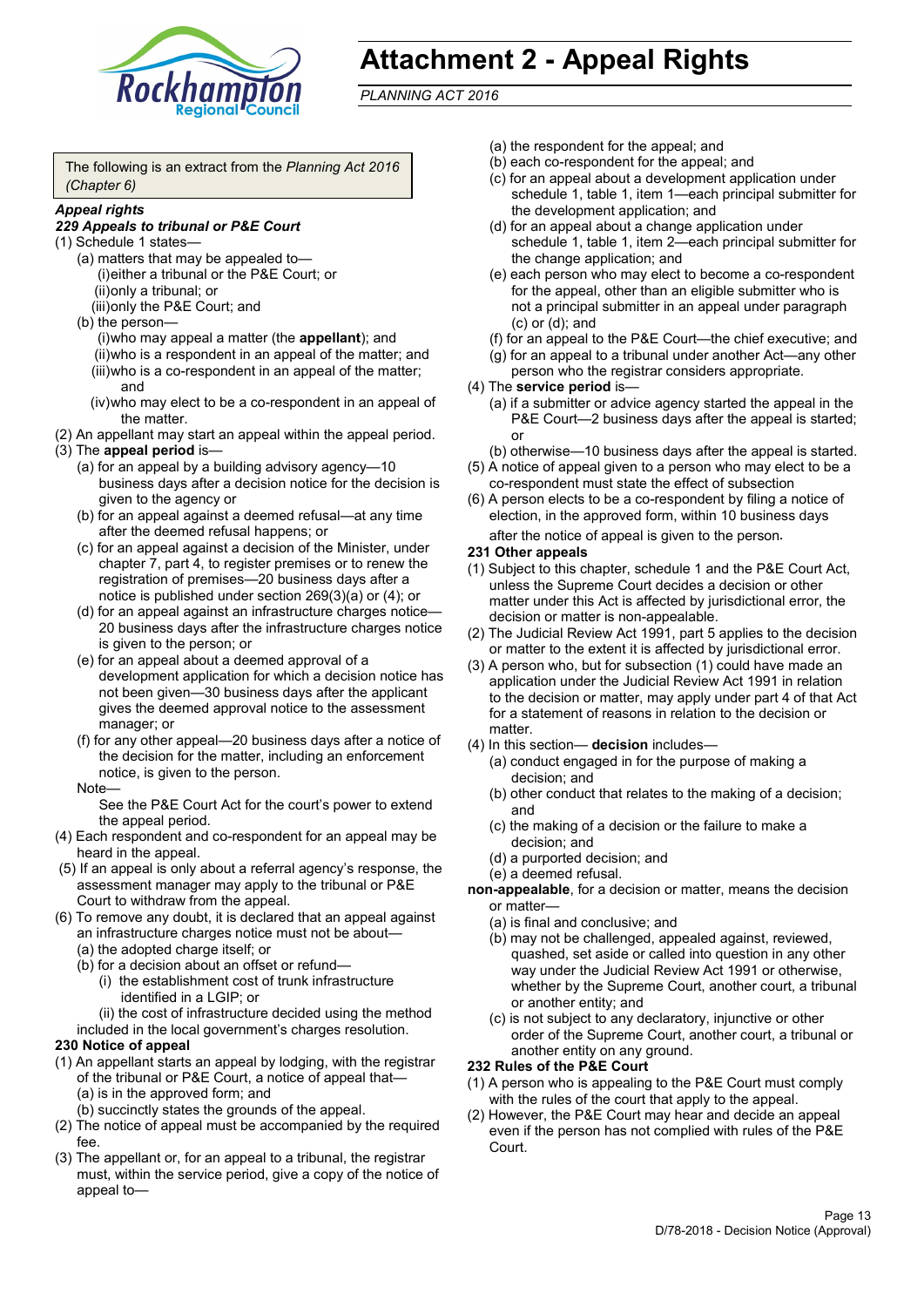

## **Appeal Rights**

*PLANNING ACT 2016*

## **Schedule 1**

#### **Appeals section 229 1 Appeal rights and parties to appeals**

- (1) Table 1 states the matters that may be appealed to—(a) the P&E court; or (b) a tribunal.
- (2) However, table 1 applies to a tribunal only if the matter involves—
	- (a) the refusal, or deemed refusal of a development application, for—
	- (i) a material change of use for a classified building; or
	- (ii) operational work associated with building work, a retaining wall, or a tennis court; or
	- (b) a provision of a development approval for—
	- (i) a material change of use for a classified building; or
- (ii) operational work associated with building work, a retaining wall, or a tennis court; or
	- (c) if a development permit was applied for—the decision to give a preliminary approval for—
		- (i) a material change of use for a classified building; or
		- (ii) operational work associated with building work, a retaining wall, or a tennis court; or
	- (d) a development condition if—
		- (i) the development approval is only for a material change of use that involves the use of a building classified under the Building Code as a class 2 building; and
		- (ii) the building is, or is proposed to be, not more than 3 storeys; and
		- (iii) the proposed development is for not more than 60 sole-occupancy units; or
	- (e) a decision for, or a deemed refusal of, an extension application for a development approval that is only for a material change of use of a classified building; or
	- (f) a decision for, or a deemed refusal of, a change application for a development approval that is only for a material change of use of a classified building; or
	- (g) a matter under this Act, to the extent the matter relates to—
		- (i) the Building Act, other than a matter under that Act that may or must be decided by the Queensland Building and Construction Commission; or
		- (ii) the Plumbing and Drainage Act, part 4 or 5; or
	- (h) a decision to give an enforcement notice in relation to a matter under paragraphs (a) to (g); or
	- (i) a decision to give an infrastructure charges notice; or
	- (j) the refusal, or deemed refusal, of a conversion application; or
	- (k) a matter that, under another Act, may be appealed to the tribunal; or
	- (l) a matter prescribed by regulation.
- (3) Also, table 1 does not apply to a tribunal if the matter
	- involves—
	- (a) for a matter in subsection  $(2)(a)$  to  $(d)$ 
		- (i) a development approval for which the development application required impact assessment; and
		- (ii) a development approval in relation to which the assessment manager received a properly made submission for the development application; or
	- (b) a provision of a development approval about the identification or inclusion, under a variation approval, of a matter for the development.
- (4) Table 2 states the matters that may be appealed only to the P&E Court.
- (5) Table 3 states the matters that may be appealed only to the tribunal.
- (6) In each table—
	- (a) column 1 states the appellant in the appeal; and
	- (b) column 2 states the respondent in the appeal; and
	- (c) column 3 states the co-respondent (if any) in the appeal; and
	- (d) column 4 states the co-respondents by election (if any) in the appeal.
- (7) If the chief executive receives a notice of appeal under section 230(3)(f), the chief executive may elect to be a corespondent in the appeal.

| Table 1                                                                                                                                                                                                                                                                                                                                        |                           |                                                                  |                                                       |  |  |
|------------------------------------------------------------------------------------------------------------------------------------------------------------------------------------------------------------------------------------------------------------------------------------------------------------------------------------------------|---------------------------|------------------------------------------------------------------|-------------------------------------------------------|--|--|
|                                                                                                                                                                                                                                                                                                                                                |                           | Appeals to the P&E Court and, for certain matters, to a tribunal |                                                       |  |  |
| 1. Development applications<br>An appeal may be made against-<br>(a) the refusal of all or part of the development application; or<br>(b) the deemed refusal of the development application; or<br>(c) a provision of the development approval; or<br>(d) if a development permit was applied for—the decision to give a preliminary approval. |                           |                                                                  |                                                       |  |  |
| Column 1                                                                                                                                                                                                                                                                                                                                       | Column 2                  | Column 3                                                         | Column 4                                              |  |  |
| Appellant                                                                                                                                                                                                                                                                                                                                      | Respondent                | Co-respondent                                                    | Co-respondent by election                             |  |  |
| $($ if any $)$<br>$($ if any $)$                                                                                                                                                                                                                                                                                                               |                           |                                                                  |                                                       |  |  |
| The applicant                                                                                                                                                                                                                                                                                                                                  | The assessment<br>manager | If the appeal is about<br>a concurrence                          | 1 A concurrence agency that is<br>not a co-respondent |  |  |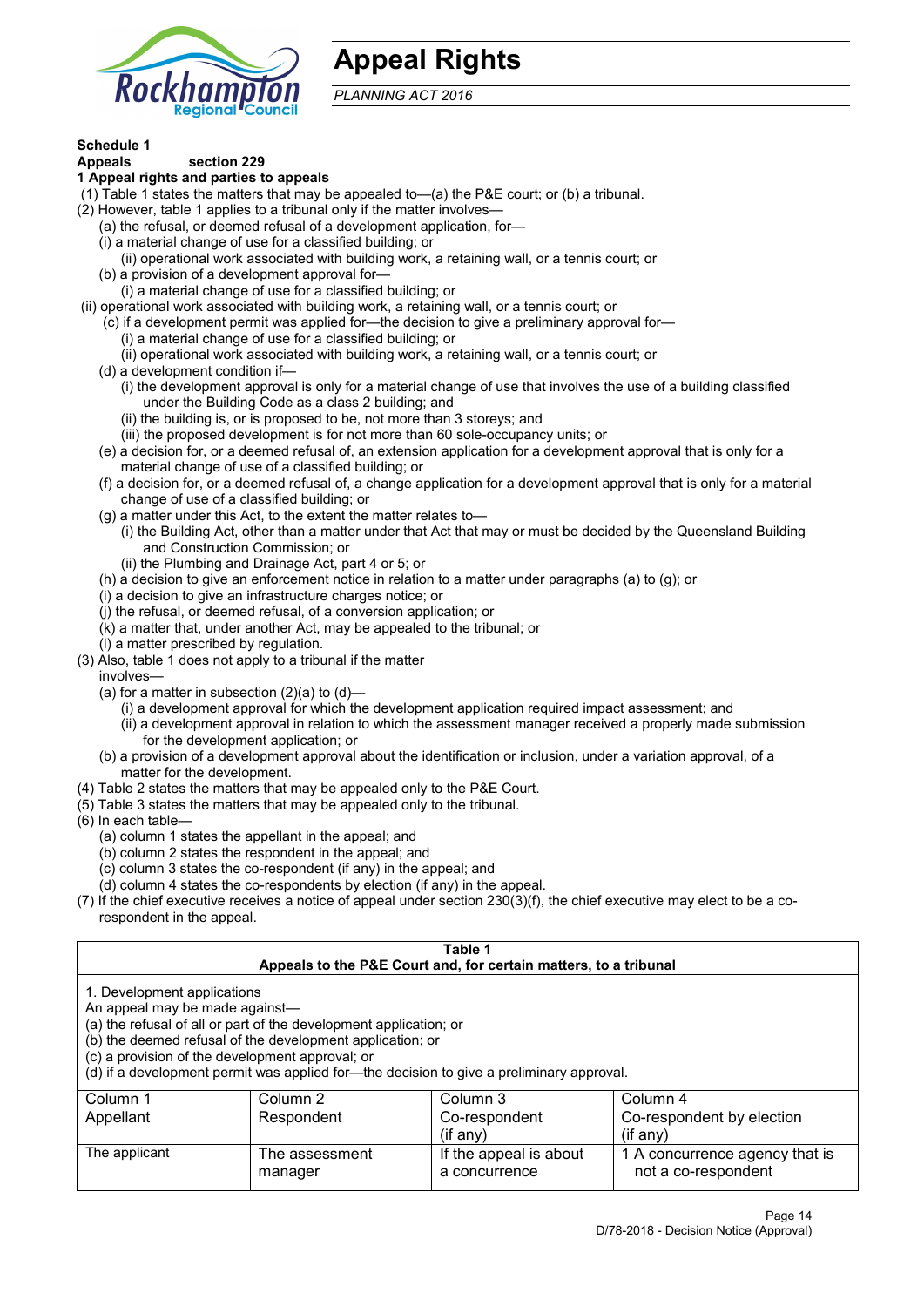| Table 1<br>Appeals to the P&E Court and, for certain matters, to a tribunal                                                                                                                                      |                                                                                                                               |                                                                 |                                                                                                                                                                                                                                                                                                                                                 |
|------------------------------------------------------------------------------------------------------------------------------------------------------------------------------------------------------------------|-------------------------------------------------------------------------------------------------------------------------------|-----------------------------------------------------------------|-------------------------------------------------------------------------------------------------------------------------------------------------------------------------------------------------------------------------------------------------------------------------------------------------------------------------------------------------|
|                                                                                                                                                                                                                  |                                                                                                                               | agency's referral<br>response-the<br>concurrence agency         | 2 If a chosen Assessment<br>manager is the respondent-<br>the prescribed assessment<br>manager<br>3 Any eligible advice agency for<br>the application<br>4 Any eligible submitter for the<br>application                                                                                                                                        |
| 2. Change applications<br>An appeal may be made against-<br>(b) a deemed refusal of a change application.                                                                                                        |                                                                                                                               |                                                                 | (a) a responsible entity's decision for a change application, other than a decision made by the P&E court; or                                                                                                                                                                                                                                   |
| Column 1<br>Appellant                                                                                                                                                                                            | Column <sub>2</sub><br>Respondent                                                                                             | Column 3<br>Co-respondent<br>(if any)                           | Column 4<br>Co-respondent by election<br>(if any)                                                                                                                                                                                                                                                                                               |
| 1 The applicant<br>2 If the responsible<br>entity is the<br>assessment<br>manager-an<br>affected entity that<br>gave a pre-request<br>notice or response<br>notice                                               | The responsible<br>entity                                                                                                     | If an affected entity<br>starts the appeal-the<br>applicant     | 1 A concurrence agency for the<br>development application<br>2 If a chosen assessment<br>manager is the respondent-<br>the prescribed assessment<br>manager<br>3 A private certifier for the<br>development application<br>4 Any eligible advice agency for<br>the change application<br>5 Any eligible submitter for the<br>change application |
| 3. Extension applications<br>An appeal may be made against-                                                                                                                                                      | (a) the assessment manager's decision about an extension application; or<br>(b) a deemed refusal of an extension application. |                                                                 |                                                                                                                                                                                                                                                                                                                                                 |
| Column 1<br>Appellant                                                                                                                                                                                            | Column <sub>2</sub><br>Respondent                                                                                             | Column 3<br>Co-respondent<br>(if any)                           | Column 4<br>Co-respondent by election<br>(if any)                                                                                                                                                                                                                                                                                               |
| 1 The applicant<br>1<br>For a matter other<br>$\mathbf{2}$<br>than a deemed<br>refusal of an<br>extension<br>application - a<br>concurrence<br>agency, other than<br>the chief executive,<br>for the application | The assessment<br>manager                                                                                                     | If a concurrence<br>agency starts the<br>appeal - the applicant | If a chosen assessment<br>manager is the respondent – the<br>prescribed assessment manager                                                                                                                                                                                                                                                      |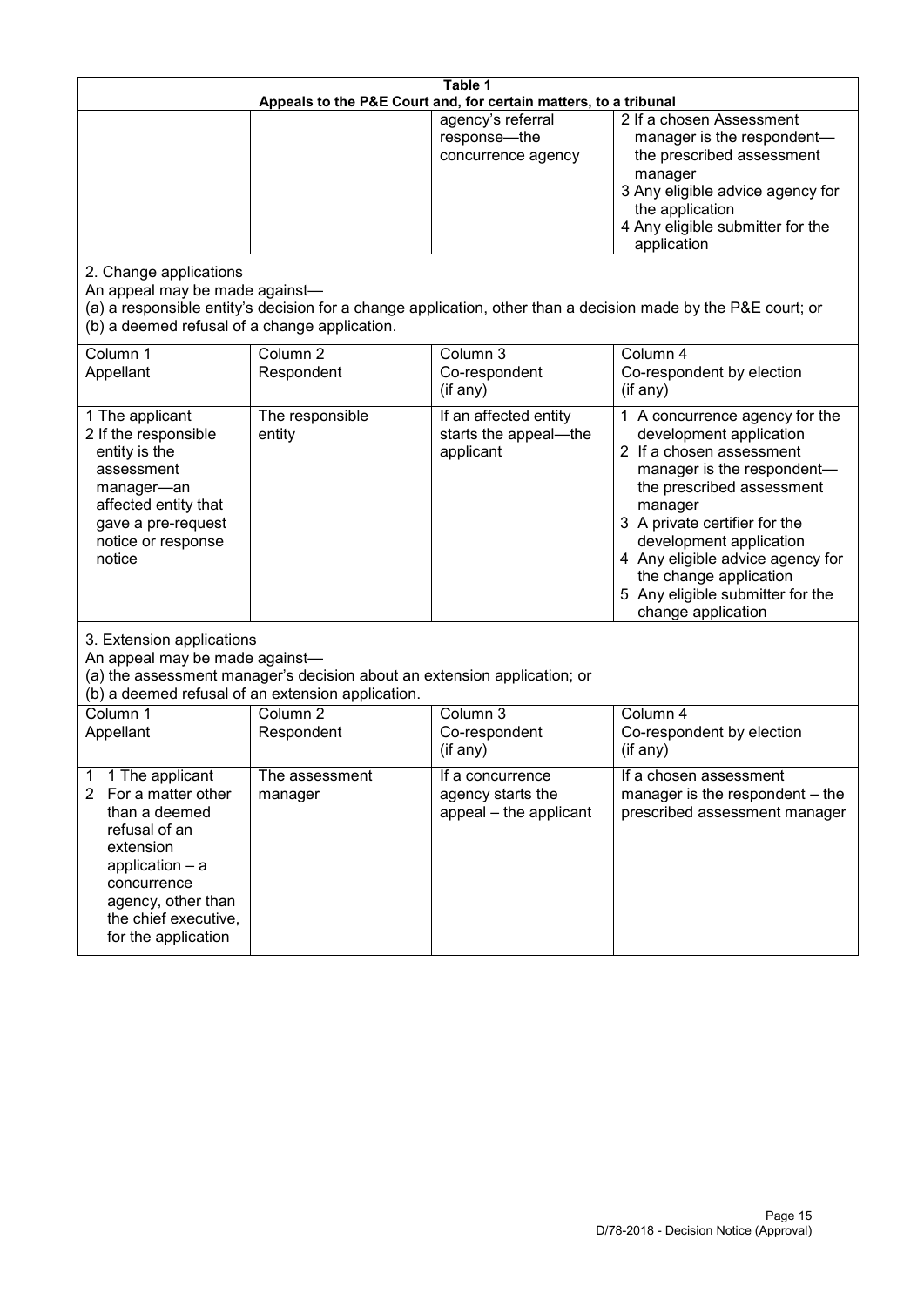#### **Table 1 Appeals to the P&E Court and, for certain matters, to a tribunal**

4. Infrastructure charges notices

- An appeal may be made against an infrastructure charges notice on 1 or more of the following grounds
- a) The notice involved an error relating to
	- (i) The application of the relevant adopted charge; or
- Examples of errors in applying an adopted charge
	- The incorrect application of gross floor area for a non-residential development
	- Applying an incorrect 'use category', under a regulation, to the development
	- (i) The working out of extra demands, for section 120; or
	- (ii) An offset or refund; or
- b) The was no decision about an offset or refund; or
- c) If the infrastructure charges notice states a refund will be given the timing for giving the refund; or
- d) The amount of the charge is so unreasonable that no reasonable relevant local government could have
- imposed the amount.

| Column 1                                                 | Column 2                                                                  | Column 3      | Column 4                  |
|----------------------------------------------------------|---------------------------------------------------------------------------|---------------|---------------------------|
| Appellant                                                | Respondent                                                                | Co-respondent | Co-respondent by election |
|                                                          |                                                                           | (if any)      | (if any)                  |
| The person given the<br>Infrastructure charges<br>notice | The local government<br>that gave the<br>infrastructure charges<br>notice |               | -                         |

5. Conversion applications

An appeal may be made against—

(a) the refusal of a conversion application; or

(b) a deemed refusal of a conversion application.

| Column 1<br>Appellant | Column 2<br>Respondent                                                  | Column 3<br>Co-respondent | Column 4<br>Co-respondent by election |
|-----------------------|-------------------------------------------------------------------------|---------------------------|---------------------------------------|
|                       |                                                                         | $($ if any $)$            | $(if$ any)                            |
| The applicant         | The local government<br>to which the conversion<br>application was made |                           |                                       |

6. Enforcement notices

An appeal may be made against the decision to give an enforcement notice.

| Column 1                                   | Column 2                     | Column 3      | Column 4                                                                                                                                                                   |
|--------------------------------------------|------------------------------|---------------|----------------------------------------------------------------------------------------------------------------------------------------------------------------------------|
| Appellant                                  | Respondent                   | Co-respondent | Co-respondent by election                                                                                                                                                  |
|                                            |                              | (if any)      | (if any)                                                                                                                                                                   |
| The person given the<br>enforcement notice | The enforcement<br>authority |               | If the enforcement authority is<br>not the local government for<br>the premises in relation to which<br>the offence is alleged to have<br>happened-the local<br>government |

#### **Table 2 Appeals to the P&E Court only**

1. Appeals from tribunal

An appeal may be made against a decision of a tribunal, other than a decision under

section 252, on the ground of—

(a) an error or mistake in law on the part of the tribunal; or

(b) jurisdictional error.

| Column 1<br>Appellant                             | Column 2<br>Respondent                                    | Column 3<br>Co-respondent<br>$($ if any $)$ | Column 4<br>Co-respondent by election<br>$($ if any $)$ |
|---------------------------------------------------|-----------------------------------------------------------|---------------------------------------------|---------------------------------------------------------|
| A party to the<br>proceedings for the<br>decision | The other party to the<br>proceedings for the<br>decision | $\overline{\phantom{a}}$                    |                                                         |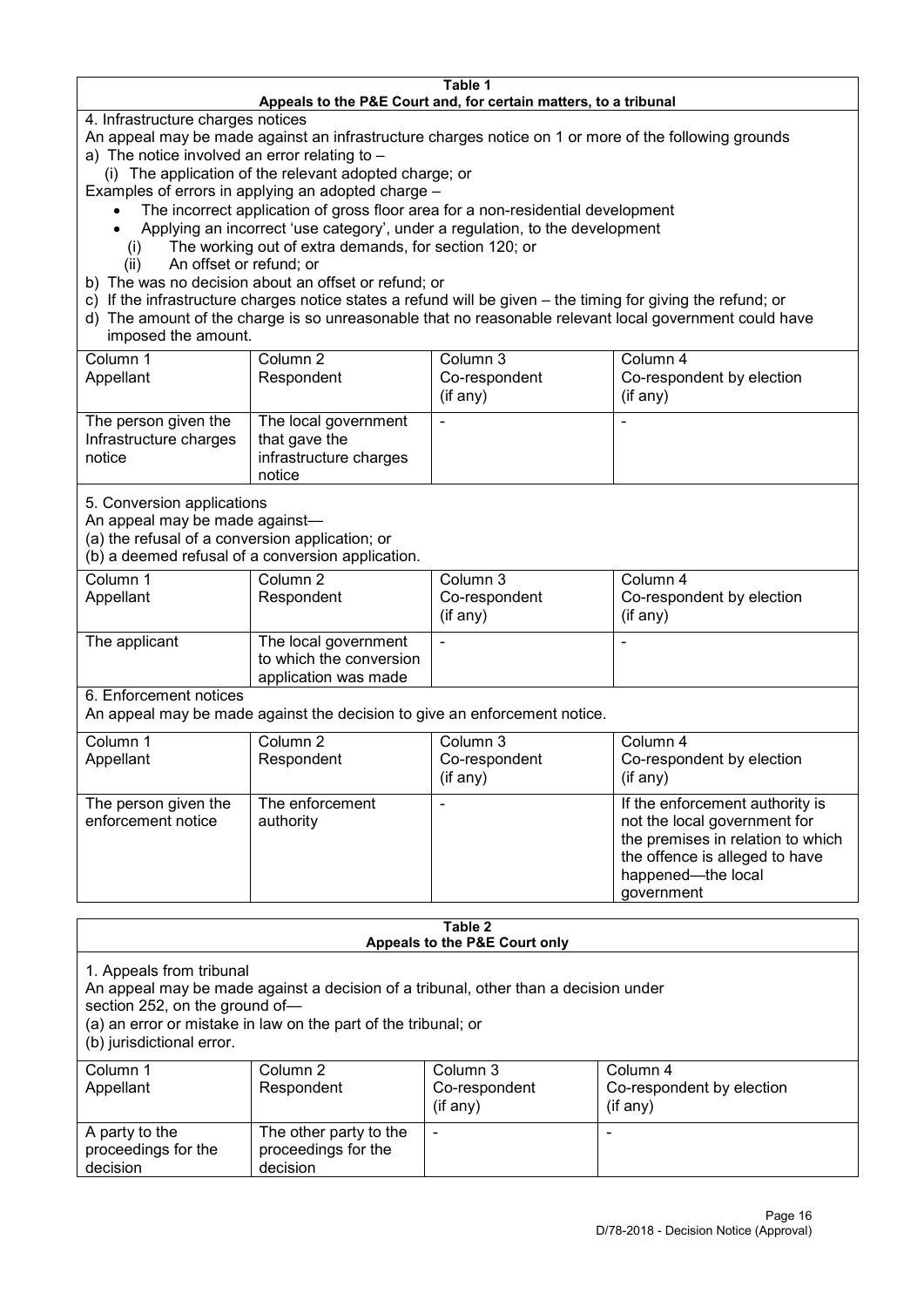#### **Table 2 Appeals to the P&E Court only**

2. Eligible submitter appeals

An appeal may be made against the decision to give a development approval, or an approval for a change application, to the extent that the decision relates to—

(a) any part of the development application for the development approval that required impact assessment; or (b) a variation request.

| Column 1<br>Appellant                                                                                                                                                                                                                                                                                                                                                                  | Column 2<br>Respondent                                                                                                     | Column 3<br>Co-respondent<br>$($ if any $)$                                                                             | Column 4<br>Co-respondent by election<br>$(if$ any)  |  |  |
|----------------------------------------------------------------------------------------------------------------------------------------------------------------------------------------------------------------------------------------------------------------------------------------------------------------------------------------------------------------------------------------|----------------------------------------------------------------------------------------------------------------------------|-------------------------------------------------------------------------------------------------------------------------|------------------------------------------------------|--|--|
| 1 For a development<br>application-an<br>eligible submitter for<br>the development<br>application<br>2 For a change<br>application-an<br>eligible submitter for<br>the change<br>application                                                                                                                                                                                           | 1 For a development<br>application-the<br>assessment<br>manager<br>2 For a change<br>application-the<br>responsible entity | 1 The applicant<br>2 If the appeal is<br>about a concurrence<br>agency's referral<br>response-the<br>concurrence agency | Another eligible<br>submitter for the<br>application |  |  |
| 3. Eligible submitter and eligible advice agency appeals<br>An appeal may be made against a provision of a development approval, or failure to<br>include a provision in the development approval, to the extent the matter relates to-<br>(a) any part of the development application or the change application, for the development approval, that<br>required impact assessment; or |                                                                                                                            |                                                                                                                         |                                                      |  |  |

(b) a variation request.

| Column 1<br>Appellant                                                                                                                                                                                                                                                                         | Column <sub>2</sub><br>Respondent                                                                                          | Column 3<br>Co-respondent<br>(if any)                                                                                   | Column 4<br>Co-respondent by election<br>(if any) |  |
|-----------------------------------------------------------------------------------------------------------------------------------------------------------------------------------------------------------------------------------------------------------------------------------------------|----------------------------------------------------------------------------------------------------------------------------|-------------------------------------------------------------------------------------------------------------------------|---------------------------------------------------|--|
| 1 For a development<br>application-an<br>eligible submitter for<br>the development<br>application<br>2 For a change<br>application-an<br>eligible submitter for<br>the change<br>application<br>3 An eligible advice<br>agency for the<br>development<br>application or<br>change application | 1 For a development<br>application-the<br>assessment<br>manager<br>2 For a change<br>application-the<br>responsible entity | 1 The applicant<br>2 If the appeal is<br>about a concurrence<br>agency's referral<br>response-the<br>concurrence agency | Another eligible submitter for the<br>application |  |
| 4. Compensation claims<br>An appeal may be made against-<br>(a) a decision under section 32 about a compensation claim; or<br>(b) a decision under section 265 about a claim for compensation; or<br>(c) a deemed refusal of a claim under paragraph (a) or (b).                              |                                                                                                                            |                                                                                                                         |                                                   |  |
| Column 1<br>Appellant                                                                                                                                                                                                                                                                         | Column <sub>2</sub><br>Respondent                                                                                          | Column 3<br>Co-respondent<br>(if any)                                                                                   | Column 4<br>Co-respondent by election<br>(if any) |  |
| A person dissatisfied<br>with the decision                                                                                                                                                                                                                                                    | The local<br>government to which<br>the claim was made                                                                     |                                                                                                                         |                                                   |  |

5. Registered premises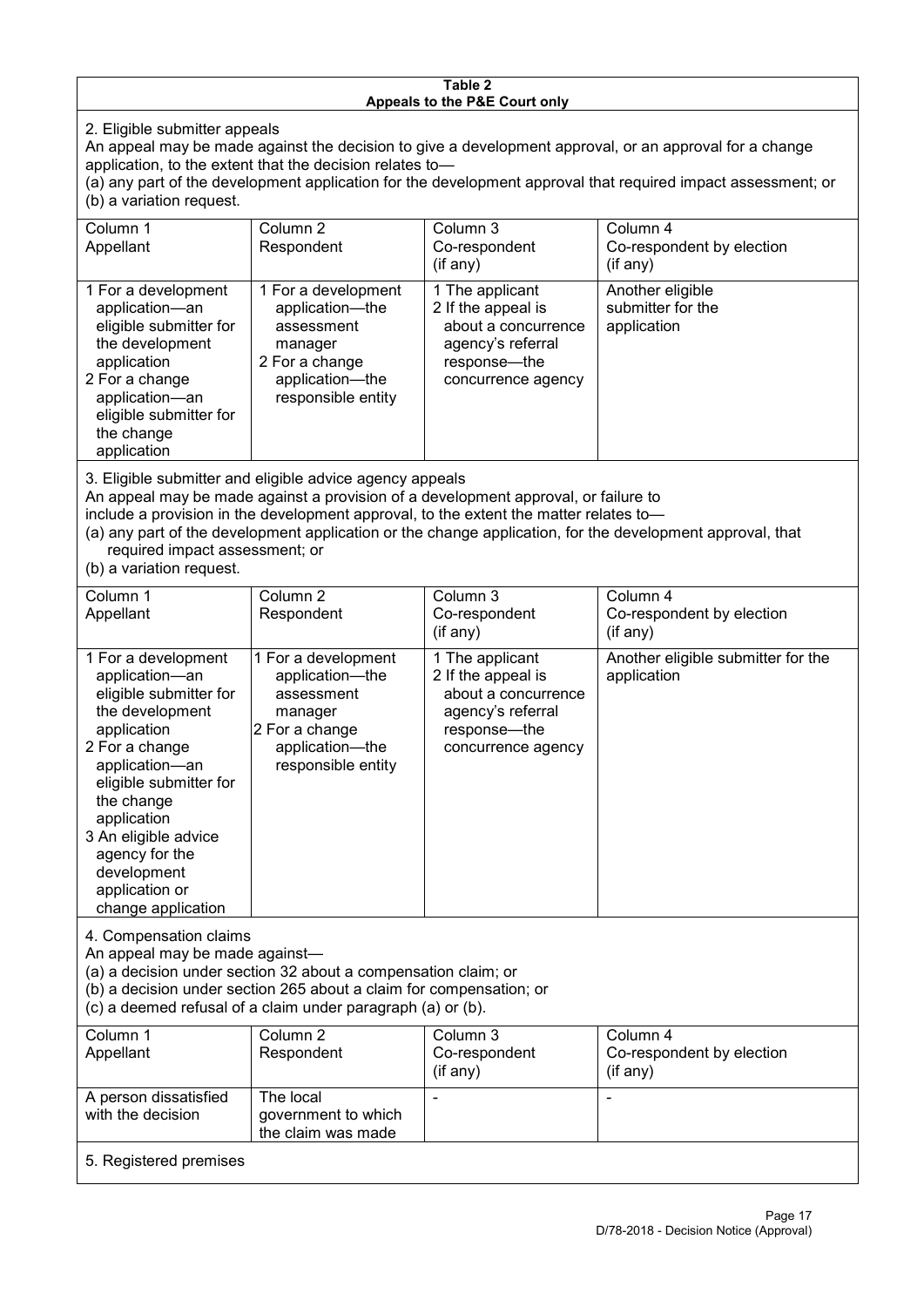| Table 2<br>Appeals to the P&E Court only                                                                                                                                                                                                                                                             |                                                                                                                                                                                                                                                                                                    |                                                                                                                                                                                                |                                                                                                                                                                             |  |
|------------------------------------------------------------------------------------------------------------------------------------------------------------------------------------------------------------------------------------------------------------------------------------------------------|----------------------------------------------------------------------------------------------------------------------------------------------------------------------------------------------------------------------------------------------------------------------------------------------------|------------------------------------------------------------------------------------------------------------------------------------------------------------------------------------------------|-----------------------------------------------------------------------------------------------------------------------------------------------------------------------------|--|
| An appeal may be made against a decision of the Minister under chapter 7, part 4.                                                                                                                                                                                                                    |                                                                                                                                                                                                                                                                                                    |                                                                                                                                                                                                |                                                                                                                                                                             |  |
| Column 1                                                                                                                                                                                                                                                                                             | Column <sub>2</sub>                                                                                                                                                                                                                                                                                | Column 3                                                                                                                                                                                       | Column 4                                                                                                                                                                    |  |
| Appellant                                                                                                                                                                                                                                                                                            | Respondent                                                                                                                                                                                                                                                                                         | Co-respondent<br>(if any)                                                                                                                                                                      | Co-respondent by election<br>(if any)                                                                                                                                       |  |
| 1 A person given a<br>decision notice about<br>the decision<br>2 If the decision is to<br>register premises or<br>renew the<br>registration of<br>premises-an owner<br>or occupier of<br>premises in the<br>affected area for the<br>registered premises<br>who is dissatisfied<br>with the decision | The Minister                                                                                                                                                                                                                                                                                       |                                                                                                                                                                                                | If an owner or occupier starts the<br>appeal – the owner of the<br>registered premises                                                                                      |  |
| 6. Local laws<br>under a local law about-<br>development; or<br>(b) the erection of a building or other structure.                                                                                                                                                                                   |                                                                                                                                                                                                                                                                                                    | An appeal may be made against a decision of a local government, or conditions applied,<br>(a) the use of premises, other than a use that is the natural and ordinary consequence of prohibited |                                                                                                                                                                             |  |
| Column 1<br>Appellant                                                                                                                                                                                                                                                                                | Column 2<br>Respondent                                                                                                                                                                                                                                                                             | Column 3<br>Co-respondent<br>(if any)                                                                                                                                                          | Column 4<br>Co-respondent by election<br>(if any)                                                                                                                           |  |
| A person who-<br>(a) applied for the<br>decision; and<br>(b) is dissatisfied with<br>the decision or<br>conditions.                                                                                                                                                                                  | The local government                                                                                                                                                                                                                                                                               |                                                                                                                                                                                                |                                                                                                                                                                             |  |
|                                                                                                                                                                                                                                                                                                      |                                                                                                                                                                                                                                                                                                    | Table 3<br>Appeals to the tribunal only                                                                                                                                                        |                                                                                                                                                                             |  |
| 1. Building advisory agency appeals                                                                                                                                                                                                                                                                  |                                                                                                                                                                                                                                                                                                    | work required code assessment against the building assessment provisions.                                                                                                                      | An appeal may be made against giving a development approval for building work to the extent the building                                                                    |  |
| Column 1<br>Appellant                                                                                                                                                                                                                                                                                | Column <sub>2</sub><br>Respondent                                                                                                                                                                                                                                                                  | Column 3<br>Co-respondent<br>(if any)                                                                                                                                                          | Column 4<br>Co-respondent by election<br>(if any)                                                                                                                           |  |
| A building advisory<br>agency for the<br>development application<br>related to the approval                                                                                                                                                                                                          | The assessment<br>manager                                                                                                                                                                                                                                                                          | The applicant                                                                                                                                                                                  | 1 A concurrence agency for the<br>development application<br>related to the approval<br>2 A private certifier for the<br>development application<br>related to the approval |  |
|                                                                                                                                                                                                                                                                                                      | 3. Certain decisions under the Building Act and the Plumbing and Drainage Act<br>An appeal may be made against a decision under-<br>(a) the Building Act, other than a decision made by the Queensland Building and Construction Commission; or<br>(b) the Plumbing and Drainage Act, part 4 or 5. |                                                                                                                                                                                                |                                                                                                                                                                             |  |
| Column 1<br>Appellant                                                                                                                                                                                                                                                                                | Column <sub>2</sub><br>Respondent                                                                                                                                                                                                                                                                  | Column 3<br>Co-respondent<br>(if any)                                                                                                                                                          | Column 4<br>Co-respondent by election<br>(if any)                                                                                                                           |  |